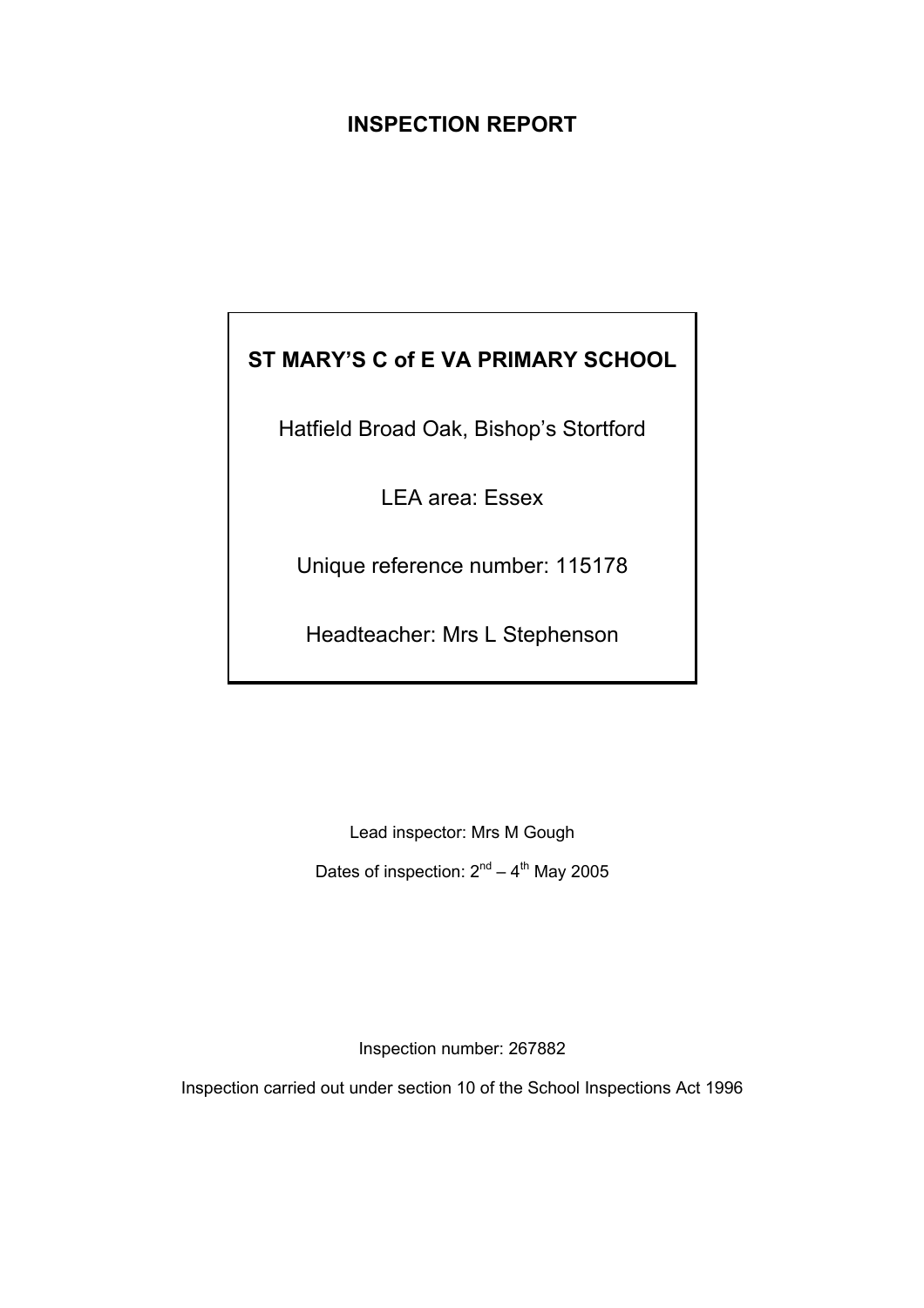#### © Crown copyright 2005

This report may be reproduced in whole or in part for non-commercial educational purposes, provided that all extracts quoted are reproduced verbatim without adaptation and on condition that the source and date thereof are stated.

Further copies of this report are obtainable from the school. Under the School Inspections Act 1996, the school must provide a copy of this report and/or its summary free of charge to certain categories of people. A charge not exceeding the full cost of reproduction may be made for any other copies supplied.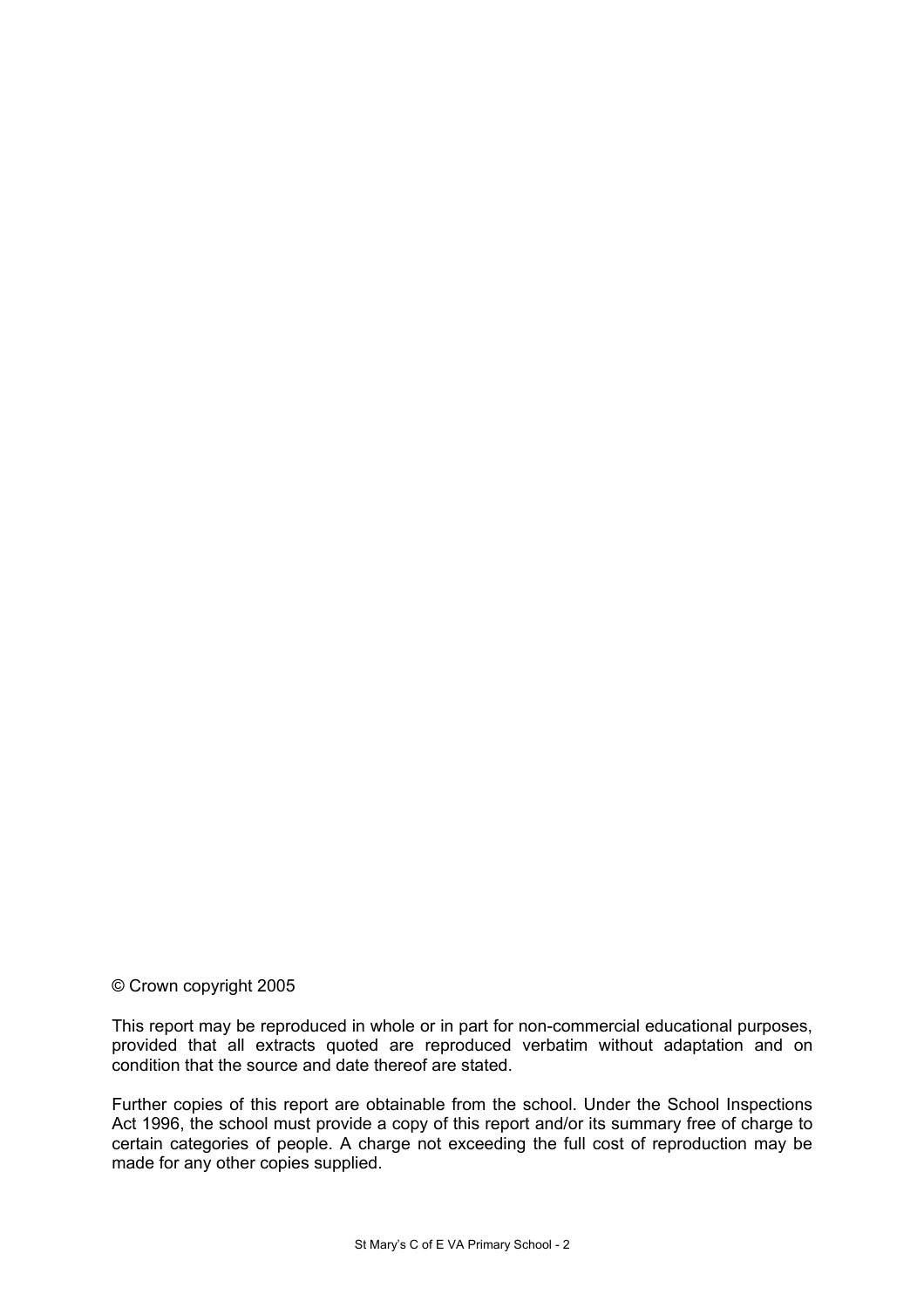## **INFORMATION ABOUT THE SCHOOL**

| Type of school:                 | Primary                                                          |
|---------------------------------|------------------------------------------------------------------|
| School category:                | <b>Voluntary Aided</b>                                           |
| Age range of pupils:            | $4 - 11$                                                         |
| Gender of pupils:               | Mixed                                                            |
| Number on roll:                 | 81                                                               |
| School address:                 | Hatfield Broad Oak<br><b>Bishop's Stortford</b><br>Hertfordshire |
| Postcode:                       | <b>CM22 7HH</b>                                                  |
| Telephone number:               | 01279 718267                                                     |
| Fax number:                     | 01279 718113                                                     |
| Appropriate authority:          | The Governing Body                                               |
| Name of chair of<br>governors:  | Mr P Donovan                                                     |
| Date of previous<br>inspection: | May 1999                                                         |

## **CHARACTERISTICS OF THE SCHOOL**

The school is situated in the village of Hatfield Broad Oak, close to the town of Bishop's Stortford. The school caters for eighty one pupils between the ages of four and eleven. The vast majority of pupils are of white ethnicity. One pupil is at an early stage of learning English as an additional language. Fourteen pupils have special educational needs. This represents 17 per cent of the school population and is below average. Three pupils have Statements of Special Educational Needs. In the past year, five pupils have joined the school other than at the usual point of admission and five pupils have left the school other than at the usual point of transfer. Levels of mobility are average. The attainment of the children when they join school in the reception class varies sometimes quite significantly year on year. The attainment of the current reception class when they started school was average. The school received an Achievement Award in 2002.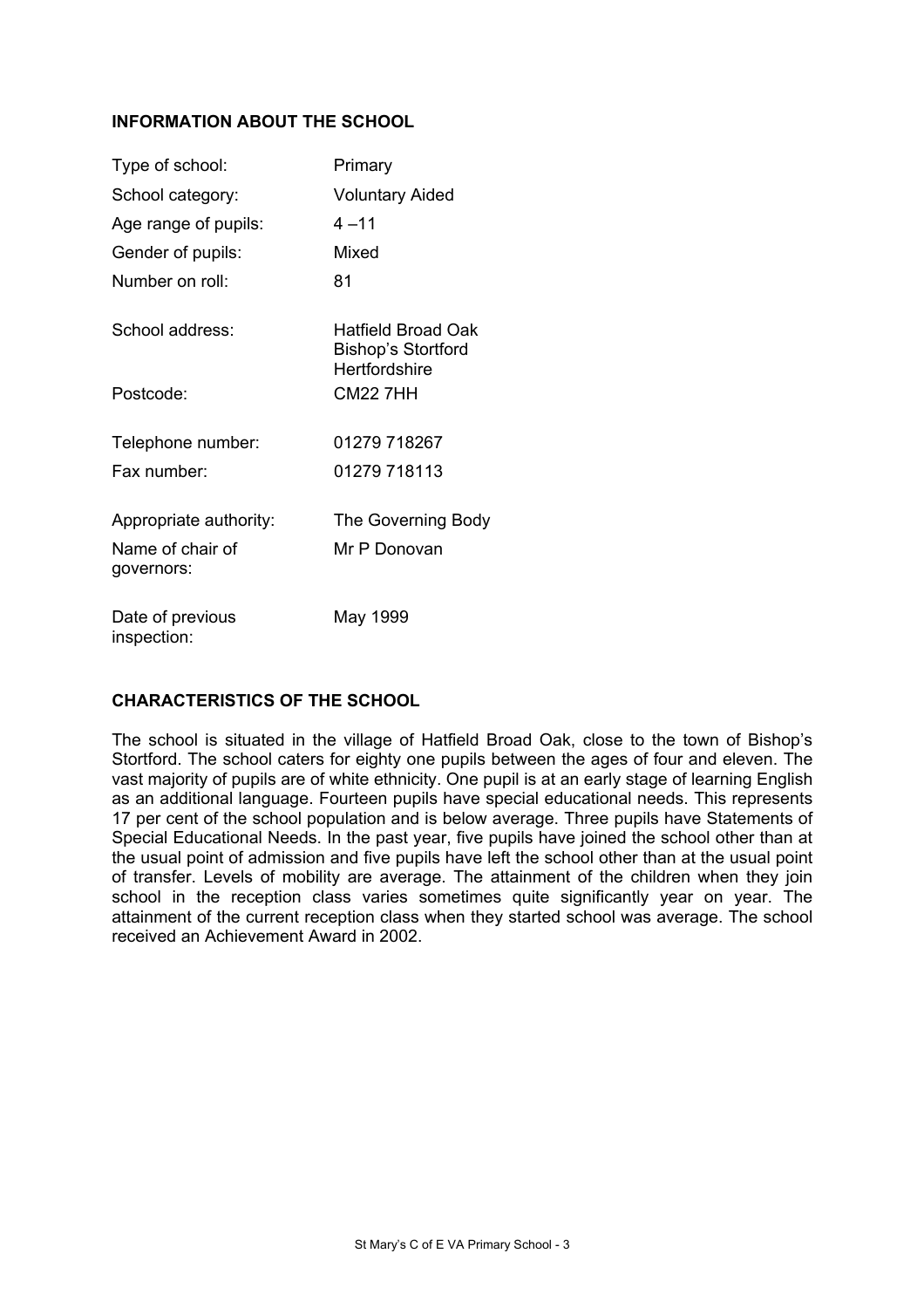## **INFORMATION ABOUT THE INSPECTION TEAM**

| Members of the inspection team |                |                | <b>Subject responsibilities</b>                                                                                                                                   |
|--------------------------------|----------------|----------------|-------------------------------------------------------------------------------------------------------------------------------------------------------------------|
| 22361                          | Mrs M Gough    | Lead inspector | Mathematics, science, art and<br>design, design and technology,<br>geography, history, music, physical<br>education                                               |
| 15181                          | Mrs M Hackney  | Lay inspector  |                                                                                                                                                                   |
| 27568                          | Mrs M Davidson | Team inspector | Foundation Stage, English,<br>information and communication<br>technology, personal, social and<br>health education and citizenship,<br>special educational needs |

The inspection contractor was:

Altecq Inspections Limited

 102 Bath Road Cheltenham **Gloucestershire** GL53 7JX

Any concerns or complaints about the inspection or the report should be made initially to the inspection contractor. The procedures are set out in the leaflet *'Complaining about Ofsted Inspections'*, which is available from Ofsted Publications Centre (telephone 07002 637833) or Ofsted's website (www.ofsted.gov.uk).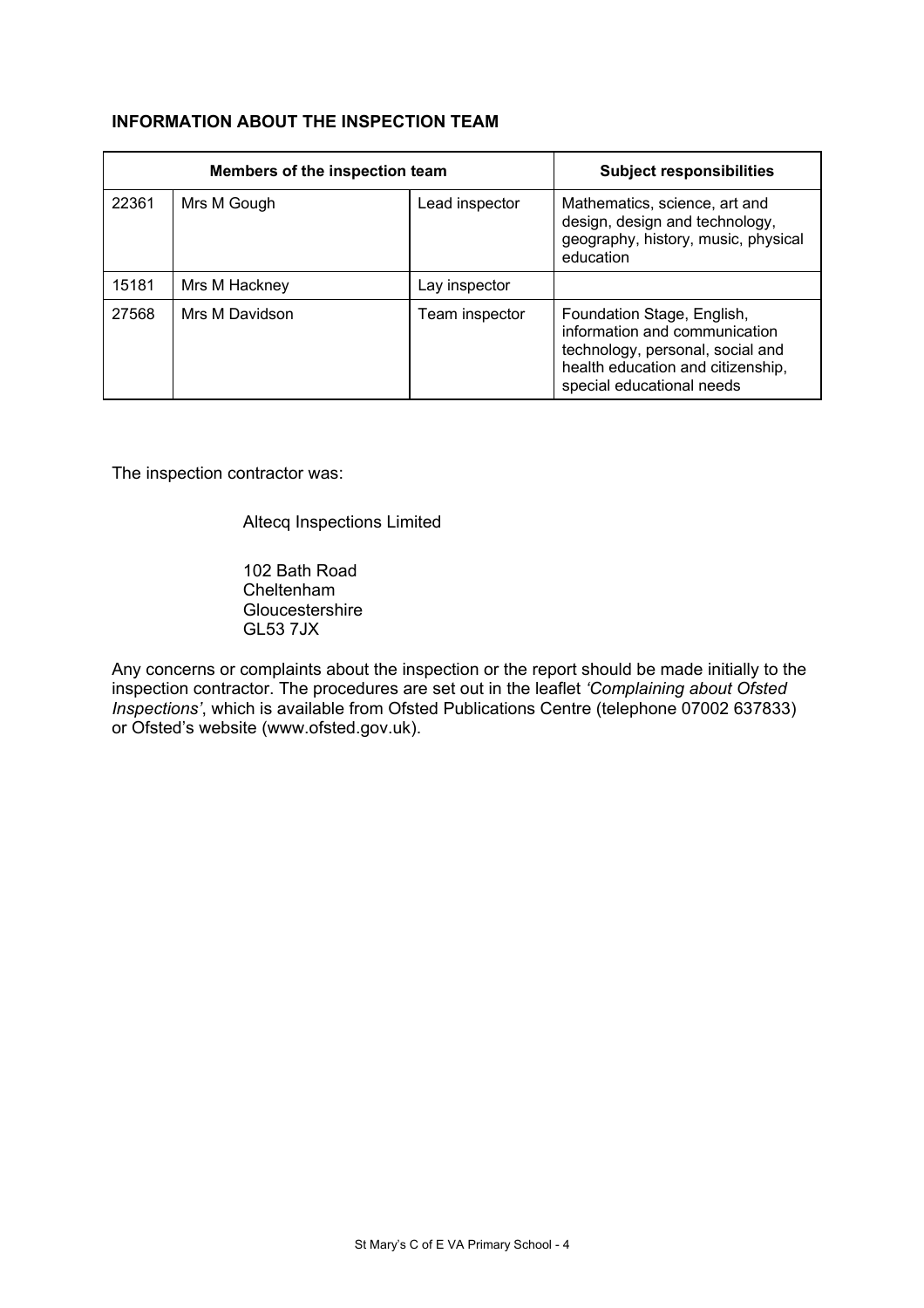## **REPORT CONTENTS**

|                                                                                                                                    | Page |
|------------------------------------------------------------------------------------------------------------------------------------|------|
| <b>PART A: SUMMARY OF THE REPORT</b>                                                                                               | 6    |
| <b>PART B: COMMENTARY ON THE MAIN INSPECTION FINDINGS</b>                                                                          |      |
| <b>STANDARDS ACHIEVED BY PUPILS</b>                                                                                                | 9    |
| Standards achieved in areas of learning and subjects                                                                               |      |
| Pupils' attitudes, values and other personal qualities                                                                             |      |
| <b>QUALITY OF EDUCATION PROVIDED BY THE SCHOOL</b>                                                                                 | 12   |
| Teaching and learning<br>The curriculum<br>Care, guidance and support<br>Partnership with parents, other schools and the community |      |
| <b>LEADERSHIP AND MANAGEMENT</b>                                                                                                   | 17   |
|                                                                                                                                    |      |
| <b>PART C: THE QUALITY OF EDUCATION IN AREAS OF LEARNING AND</b><br><b>SUBJECTS</b>                                                | 20   |
| AREAS OF LEARNING IN THE FOUNDATION STAGE                                                                                          |      |
| <b>SUBJECTS IN KEY STAGES 1 AND 2</b>                                                                                              |      |
| <b>PART D: SUMMARY OF THE MAIN INSPECTION JUDGEMENTS</b>                                                                           | 30   |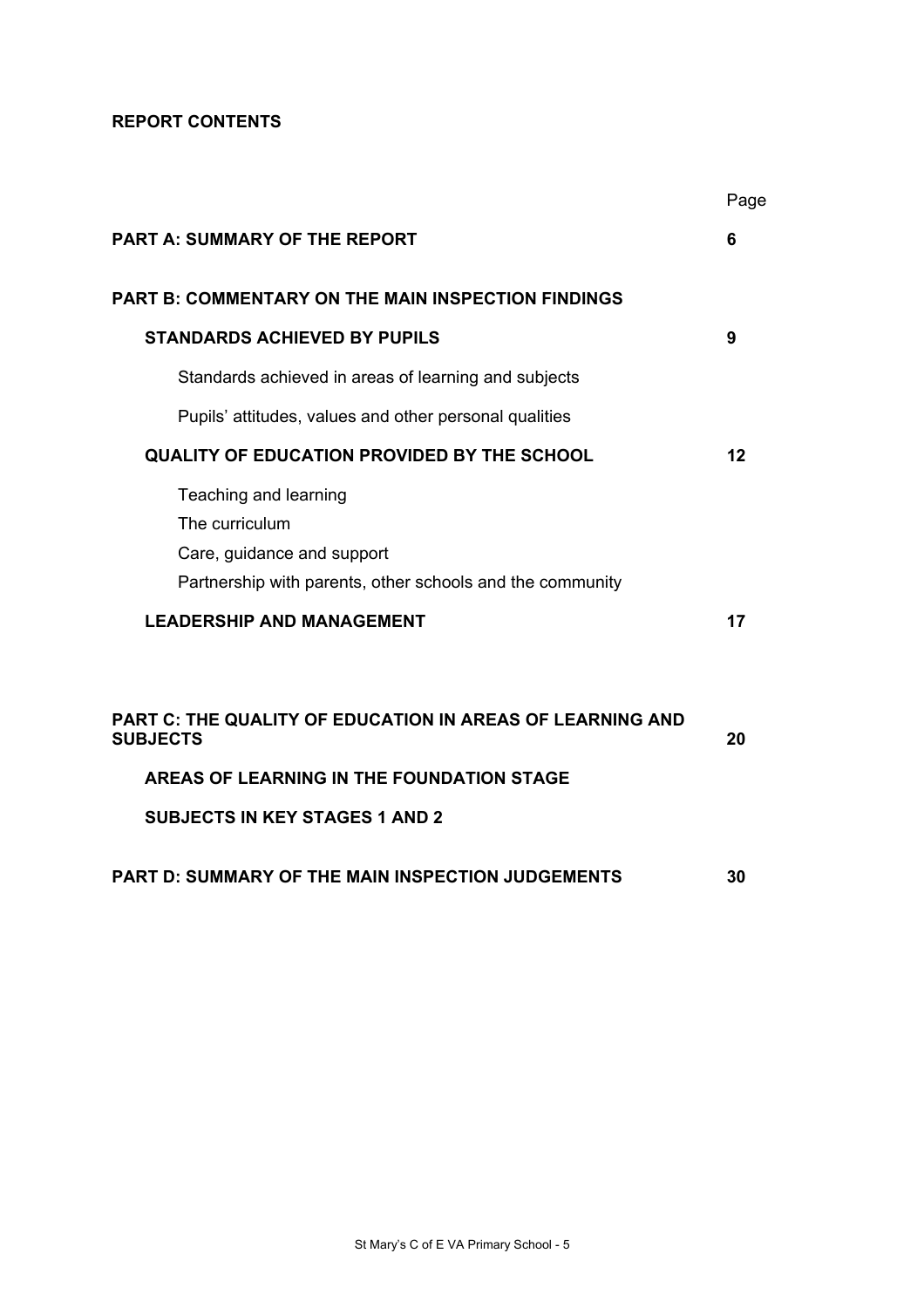# **PART A: SUMMARY OF THE REPORT**

# **OVERALL EVALUATION**

This is a **very effective** school that has many very good features and no significant area of weakness. Pupils of all ages and abilities achieve well and the current Year 6 group is on course to attain standards that are well above national expectations in English, mathematics and science. Teaching and learning are good. Pupils' behaviour and attitudes are very good. The leadership and management of the school are very good, and the headteacher, staff and governing body are committed to the continued development of the school. The school gives good value for money.

## **The school's main strengths and weaknesses are:**

- The headteacher provides a very good lead for the school's work and is very well supported by a hard-working staff and a very knowledgeable and efficient governing body.
- Standards at the end of Key Stage 2 are well above national expectations in English, mathematics and science for the current Year 6 pupils.
- Pupils of all abilities, including those with special educational needs and higher attainers, achieve well from their different starting points.
- Teaching and learning are good throughout the school and are characterised by very good relationships.
- Pupils have very positive attitudes and their behaviour is very good.
- The curriculum is good, but there are not always enough play opportunities for reception children. The morning sessions are not used to full advantage in Years 1 – 6.
- The school provides a very good range of additional learning opportunities that very effectively enhance the pupils' learning.
- Links with parents, other schools and the community are very good.
- Although satisfactory, assessment systems in the foundation subjects are not sufficiently well developed.

The school has improved **very well** since the last inspection. At that time the headteacher had only been in post for a short time, and although she had astutely identified the areas for development, she had not had time to see new initiatives through to fruition. There has been particularly good improvement in terms of the support and guidance provided for pupils, the leadership and management of the school, links with parents and the community, and in the pupils' attitudes and behaviour.

| <b>Results in National</b>                                 |       | similar schools |      |      |
|------------------------------------------------------------|-------|-----------------|------|------|
| Curriculum tests at the<br>end of Year 6 compared<br>with: | 2002  | 2003            | 2004 | 2004 |
| English                                                    | $A^*$ |                 |      |      |
| <b>Mathematics</b>                                         | n     |                 |      |      |
| Science                                                    |       |                 |      |      |

# **STANDARDS ACHIEVED**

*Key: A\* - very high; A – well above average; B – above average; C – average; D – below average; E – well below average. Similar schools are those whose pupils attained similarly at the end of Year 2. Note: caution is needed in interpreting the results of these small year groups.* 

Throughout the school pupils' achievement is **good**. By the end of Key Stage 2, pupils' attainment in the core subjects is well above national expectations.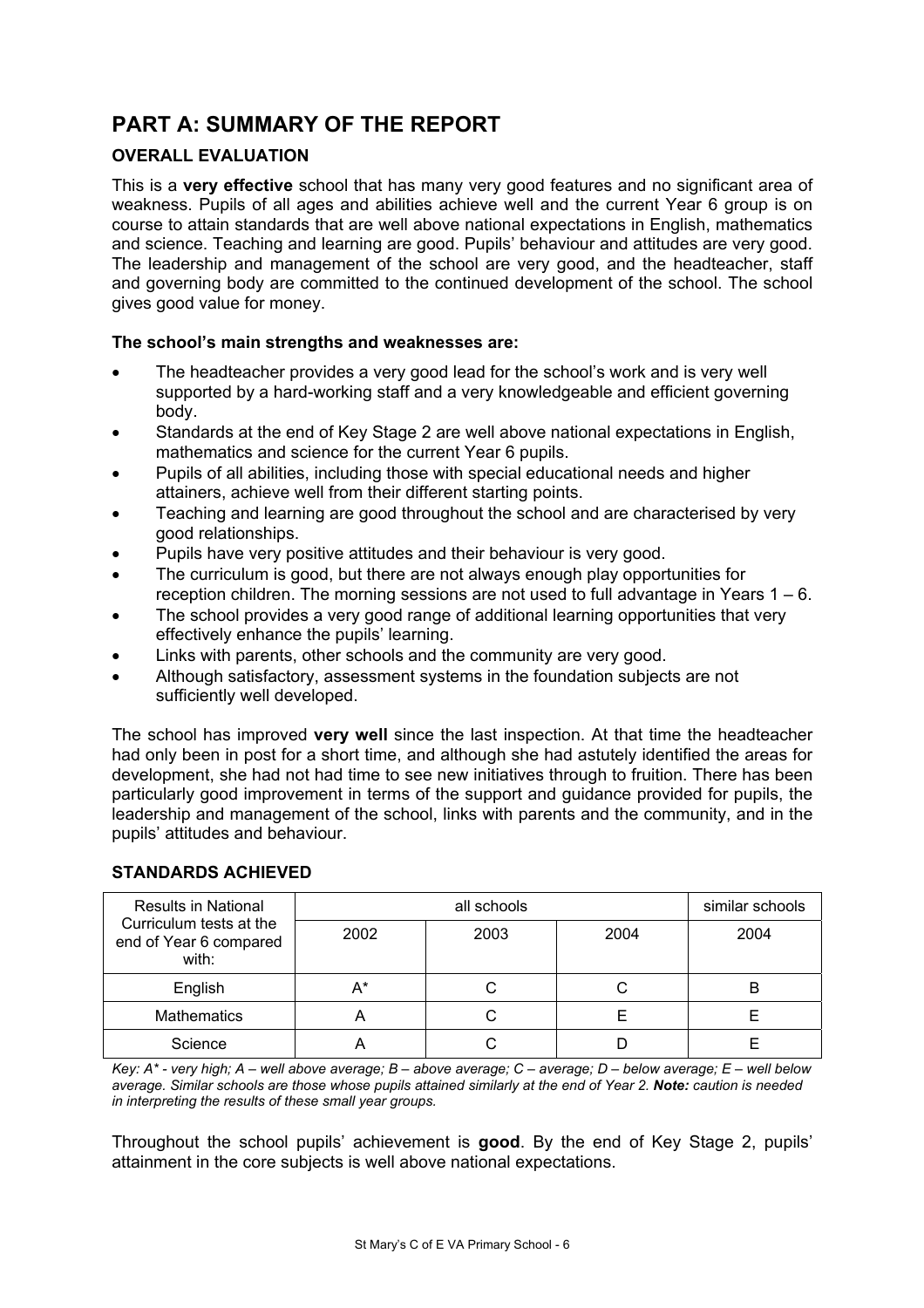Because of the small number of pupils in each of the cohorts entered for the national tests, the results must be treated with extreme caution. The results in Key Stage 1 and Key Stage 2 show a very varied picture over the last few years. The school attracts a number of pupils with significant special educational needs. These pupils are not evenly spread throughout the school, and so in some year groups there is a high proportion of pupils who are unable to attain the expected level, despite making good and sometimes very good progress.

The 2004 end of Key Stage 2 national test results show that pupils' attainment is in line with the national average in English, below average in science, and well below average in mathematics. The pupils' performance on the basis of their prior attainment is above average in English, and well below average in mathematics and science. The 2004 end of Key Stage 1 national test results show that pupils' attainment is average in reading and mathematics, and above average in writing. In comparison with similar schools, the pupils' performance is below average in reading and average in writing. The 2004 teacher assessments for science show that pupils' attainment is in line with the national average.

The inspection findings show that pupils' attainment in English, mathematics and science at the end of Key Stage 1 is above national expectations, and that the pupils' attainment at the end of Key Stage 2 in English, mathematics and science is well above national expectations. In information and communication technology pupils' attainment is in line with national expectations at the end of Key Stage 1 and above national expectations at the end of Key Stage 2. In physical education, pupils' attainment is at the nationally expected level at the end of both key stages in the lessons seen during the inspection. In all areas of the curriculum pupils achieve well.

Most of the current group of reception children will attain the Early Learning Goals in mathematical development, knowledge and understanding of the world, physical development and creative development, and will exceed the Early Learning Goals in communication, language and literacy. They are on course to attain well beyond the Early Learning Goals in personal, social and emotional development. The reception children achieve well from their different starting points.

Pupils' behaviour and attitudes are very good. Attendance and punctuality are good. The provision for pupils' spiritual, moral, social and cultural development is **very good** overall. The provision for social and moral development is very good and the provision for spiritual and cultural development is good.

## **QUALITY OF EDUCATION**

The school provides a **good** quality of education for pupils of all ages. Teaching and learning are **good** and have many very good features. Assessment is satisfactory in the Foundation Stage and good overall in Key Stage 1 and Key Stage 2. The curriculum is good, and is enriched by a very good range of additional activities. The provision for pupils with special educational needs is very good. Accommodation is good. Resources are satisfactory in the Foundation Stage and good in Key Stage 1 and Key Stage 2. The school provides very good levels of support, care and guidance and is very effective in the way in which it seeks and acts upon the views of the pupils. Links with parents, other schools and the community are very good.

## **LEADERSHIP AND MANAGEMENT**

The leadership of the headteacher is **very good** and sets a very clear steer for the school's development. The leadership of other key staff is **good**. The school is **very well** managed. All staff are highly committed to the school's ongoing success and continued improvement and there is a very strong team spirit. The governance of the school is **very good**.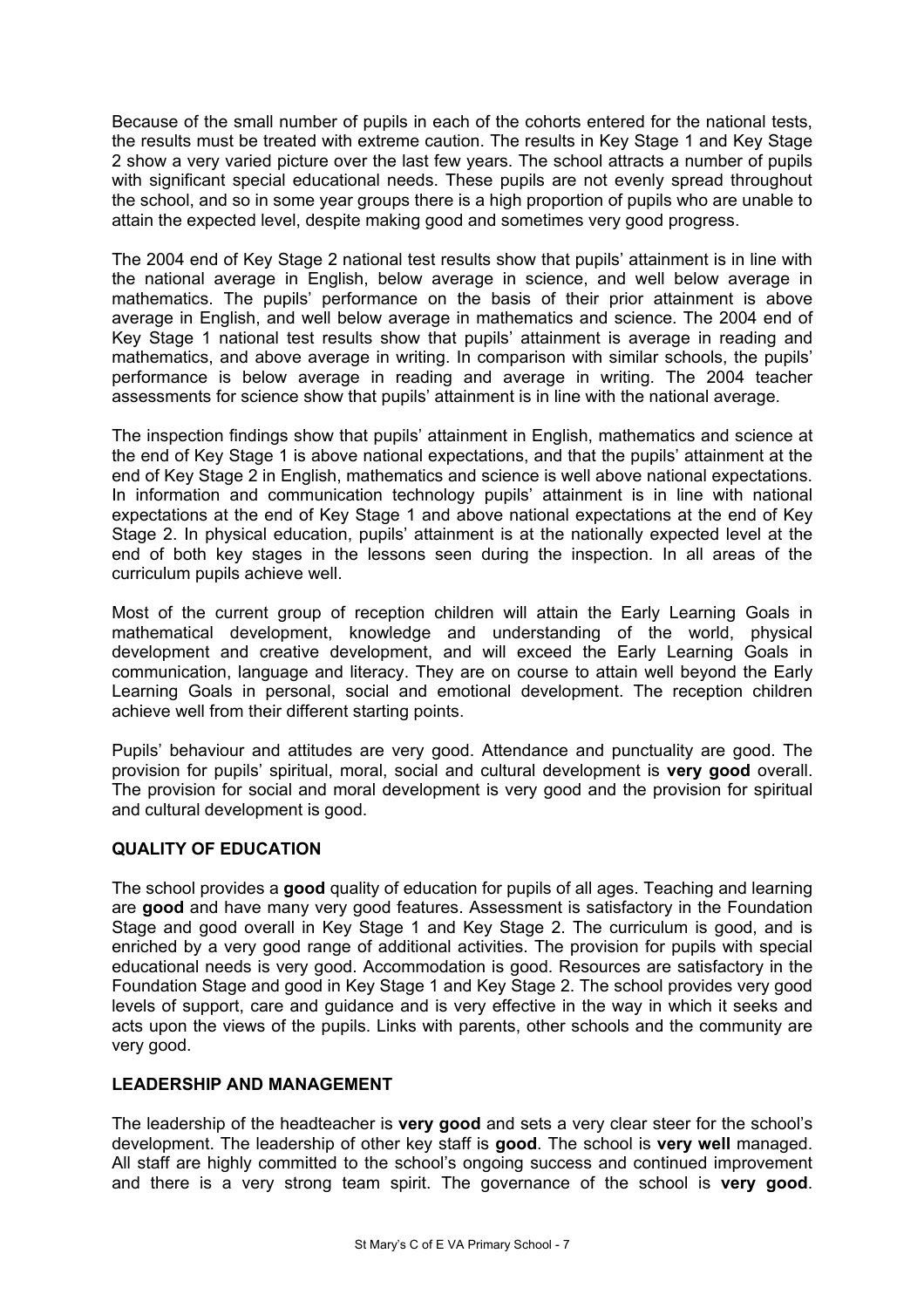Governors are knowledgeable and supportive. They very effectively fulfil their role as critical friend to the school and ensure that all statutory responsibilities are met.

## **PARENTS' AND PUPILS' VIEWS OF THE SCHOOL**

Parents are very pleased with the quality of education and the approachability and accessibility of staff. They are fully involved in school development planning, and the partnership between home and school is very strong. Pupils are very keen to come to school and like their teachers and classmates. They appreciate the way in which their views are sought and acted upon.

#### **IMPROVEMENTS NEEDED**

Within the context of its many significant strengths, the school should:

- develop more effective assessment systems within the foundation subjects;
- make better use of the morning sessions in Key Stage 1 and Key Stage 2 and increase the range of structured play activities for the reception children.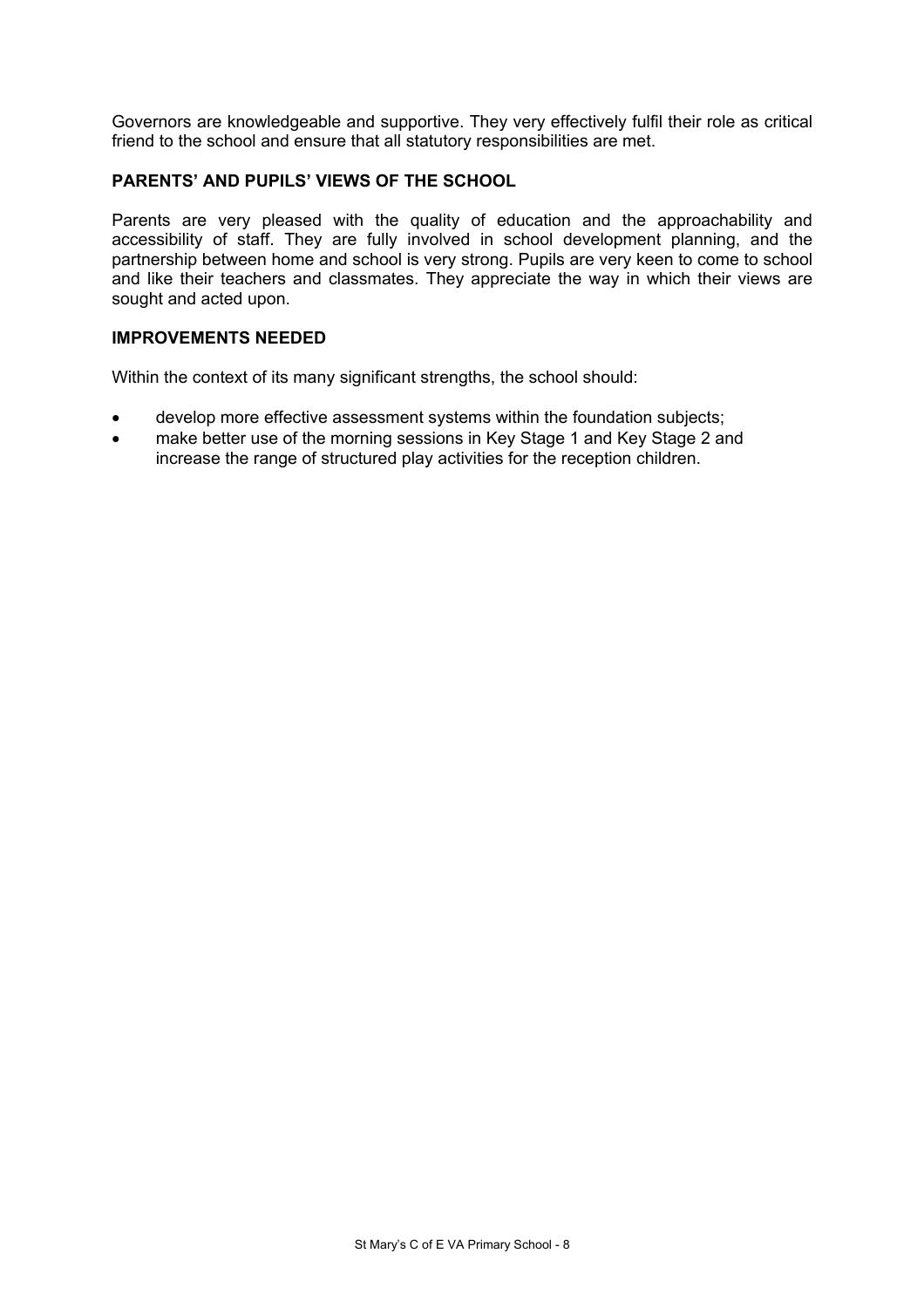# **PART B: COMMENTARY ON THE INSPECTION FINDINGS**

## **STANDARDS ACHIEVED BY PUPILS**

#### **Standards achieved in areas of learning, subjects and courses**

Throughout the school pupils' achievement is **good**. By the end of Key Stage 2, pupils' attainment in the core subjects is **well above** national expectations.

#### **Main strengths and weaknesses**

- The reception children achieve very well in terms of their personal, social and emotional development, and attain very high standards in this aspect of their work.
- The school caters very well for pupils with special educational needs, enabling them to make very good progress towards their individual targets.
- Pupils have very good basic skills of language and literacy which they use very well in their work across the curriculum.
- Key Stage 2 pupils have very good skills of scientific investigation and very good wordprocessing skills.

## **Commentary**

1. The year groups tend to be very small throughout the school, and this means that it is difficult to accurately identify trends and patterns on the basis of test results where the performance of an individual pupil can skew the results significantly. Typically, the attainment of the reception children when they start school is average, although in past years this picture has been very variable with the attainment of some groups being below average and some above average. The school welcomes and provides very good support for pupils with special educational needs, but the spread of pupils with learning difficulties is not even across the school. This factor accounts for some of the lower than average test results over recent years.

#### **Foundation Stage**

- 2. The attainment of the current group of reception children was broadly average when they started school, and a good number of children came to school with well developed social and language skills. The children achieve well, and make good progress in their first year in school. However, the overall picture of attainment at the end of the reception year is very mixed. This is because the entry of the reception children is staggered over three terms, with the result that the oldest children who have been in school for one year have a much wider breadth of experience than the youngest children who have only had one term in school on a full-time basis.
- 3. Most of the current group of reception children will attain the Early Learning Goals in mathematical development, knowledge and understanding of the world, physical development and creative development, and will exceed the Early Learning Goals in communication, language and literacy. They are on course to attain well beyond the Early Learning Goals in personal, social and emotional development. The reception children achieve well from their different starting points. The reception children receive a good grounding in the basic skills of reading, writing and number, which prepares them very well for their transfer to Year 1.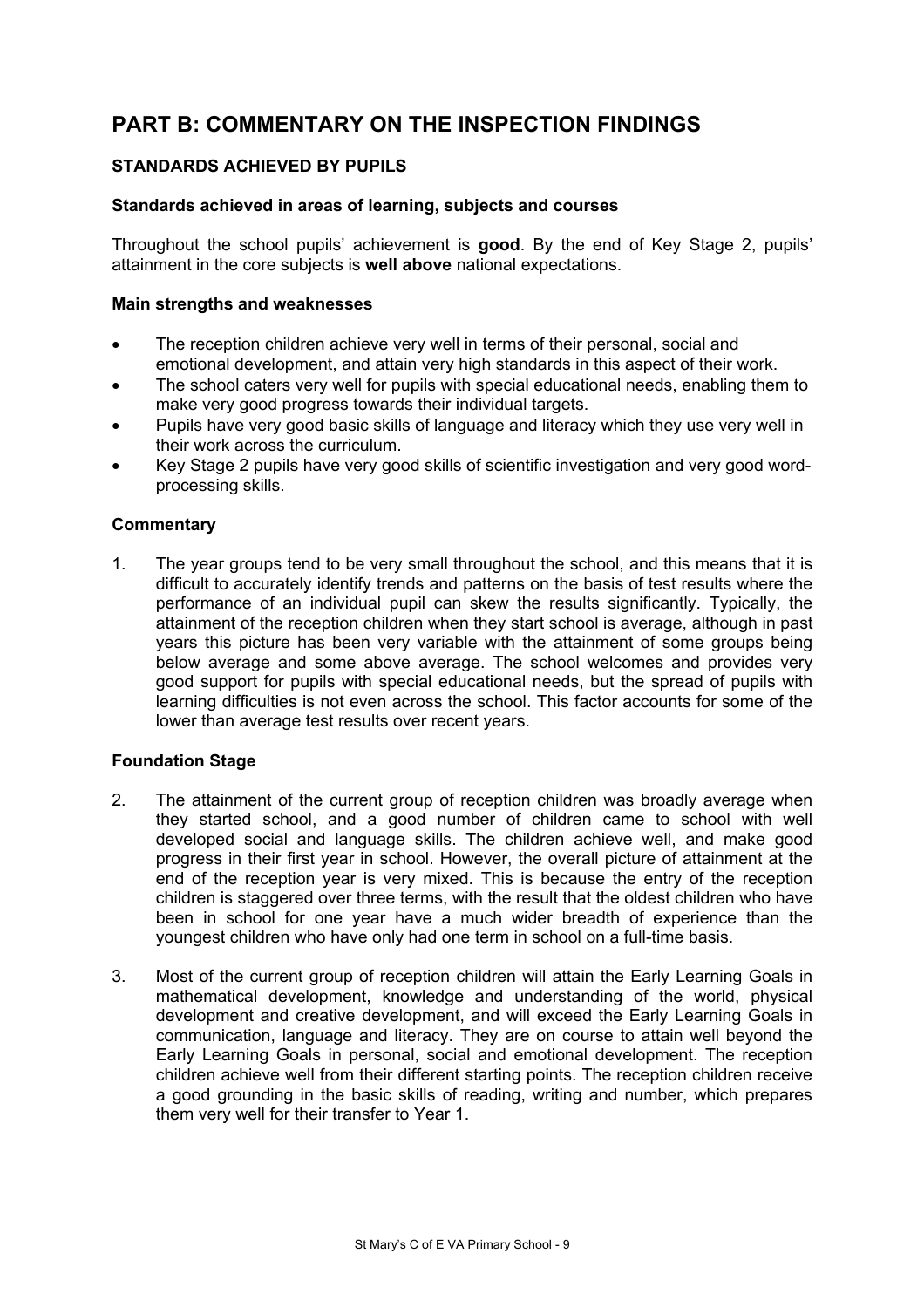# **Key Stage 1**

| Standards in: | <b>School results</b> | <b>National results</b> |
|---------------|-----------------------|-------------------------|
| Reading       | 16.1 (16.5)           | 15.8(15.7)              |
| Writing       | 15.4 (16.6)           | 14.6 (14.6)             |
| Mathematics   | 16.1 (17.4)           | 16.2(16.3)              |

|  |  | Standards in national tests at the end of Year 2 - average points score in 2004 |
|--|--|---------------------------------------------------------------------------------|
|  |  |                                                                                 |

*There were 9 pupils in the year group. Figures in brackets are for the previous year.* 

- 4. The 2004 national test results show that pupils' attainment is average in reading and mathematics, and above average in writing. In comparison with similar schools, the pupils' performance is below average in reading and average in writing. Variations in the test results over recent years reflect the mixed ability of the cohorts of pupils. The 2004 teacher assessments for science show that pupils' attainment is in line with the national average.
- 5. The inspection findings indicate that pupils' achievement is good. Teachers cater well for all ability groups, providing very good levels of additional support for those with special educational needs, and stretching the higher attainers so that they too achieve their potential. The current Year 2 group is on course to attain standards that are above national expectations in English, mathematics and science by the end of the year. Although this group contains some pupils with special educational needs who may not attain the expected level in the end of year national tests, a good proportion of pupils are high attainers whose performance exceeds national expectations.
- 6. In information and communication technology and physical education, pupils' attainment is at the nationally expected level. Pupils achieve well overall, and make good progress from their different starting points.

# **Key Stage 2**

| <b>Standards in:</b> | <b>School results</b> | <b>National results</b> |
|----------------------|-----------------------|-------------------------|
| English              | 27.5(27.0)            | 26.9(26.8)              |
| <b>Mathematics</b>   | 25.0 (26.6)           | 27.0 (26.8)             |
| Science              | 27.5(30.0)            | 28.6 (28.6)             |

*There were 12 pupils in the year group. Figures in brackets are for the previous year.* 

7. On the basis of the 2004 end of Key Stage 2 national test results, pupils' attainment is in line with the national average in English, below average in science, and well below average in mathematics. Although the pattern of attainment over recent years has varied considerably because of differences in the natural ability of the cohorts of pupils, the 2004 results are unusual in that the pupils' performance is so varied across the three subjects. The main factor that accounts for this variation is the high level of mobility within this year group. In addition, because of staff changes in recent years, the planned developments in mathematics and science were interrupted. The planned initiatives were the result of monitoring which had identified some weaknesses in the provision for mathematics and science. The pupils' performance on the basis of their prior attainment was above average in English, and well below average in mathematics and science.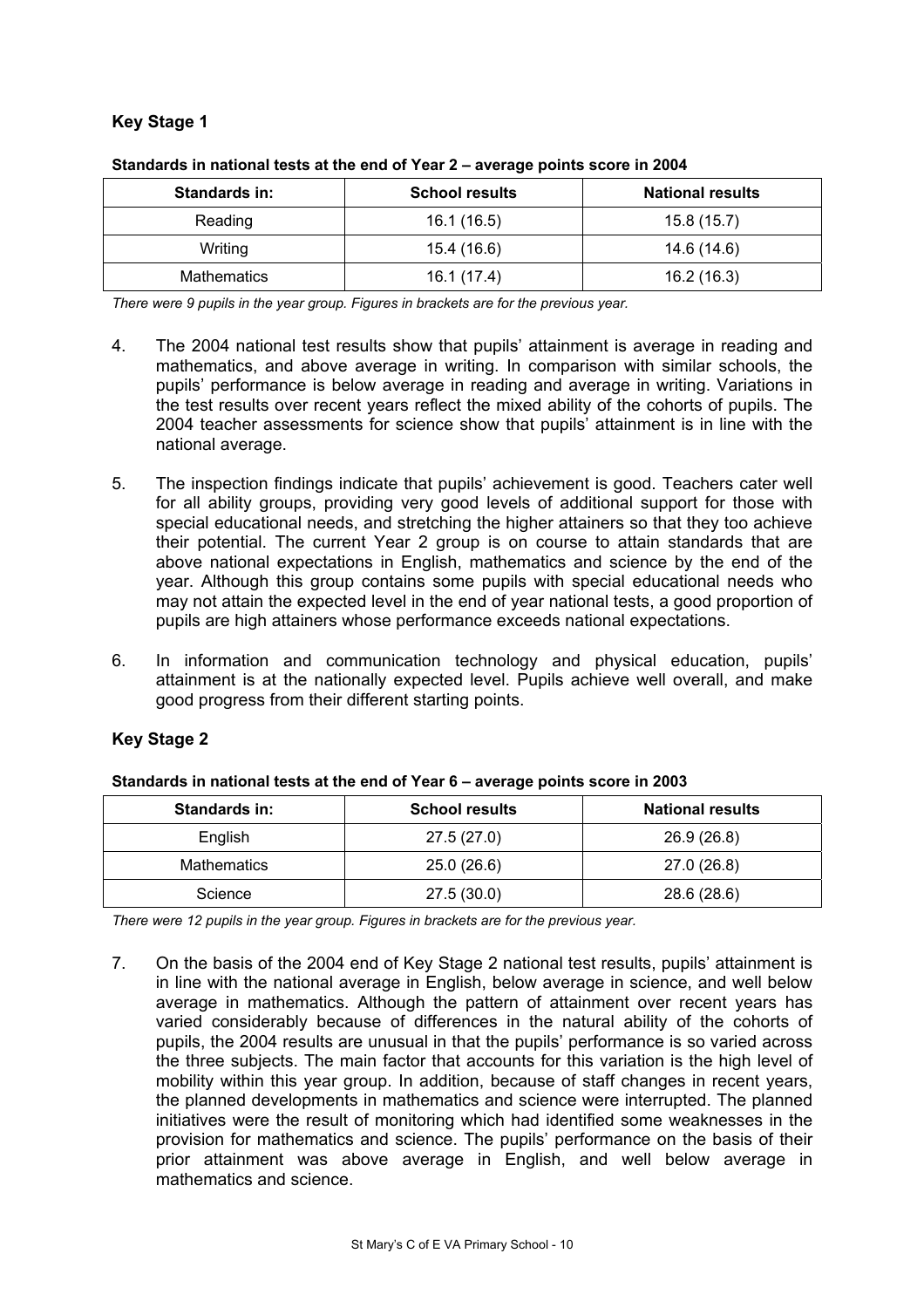- 8. The inspection findings paint a very positive picture of attainment. The current group of Year 6 pupils contains a good percentage of higher attaining pupils and very few pupils who are working at a level lower than expected for their age. The pupils' attainment is well above national expectations in English, mathematics and science, and pupils of all abilities make good progress and achieve well. Pupils have very good language and literacy skills which they use very well to support their work in other areas. In addition, their skills of investigation in science are very finely honed, and they show very good levels of independence in setting up and carrying out investigations.
- 9. In information and communication technology, pupils' attainment is above national expectations. Pupils have very good word-processing skills. In physical education, pupils' attainment is at the expected level in the areas seen during the inspection. In information and communication technology and physical education pupils achieve well and benefit from good teaching that shows them how to consistently improve their performance.

## **Pupils' attitudes, values and other personal qualities**

Pupils' behaviour and attitudes are **very good**. Attendance and punctuality are **good**. The provision for pupils' spiritual, moral, social and cultural development is **very good** overall. The provision for social and moral development is **very good** and the provision for spiritual and cultural development is **good**.

#### **Main strengths and weaknesses**

- Behaviour is very well managed, and the school is an orderly and happy environment where pupils behave very well.
- Relationships are very good at all levels.
- The pupils' social and moral development is a particular strength.
- Pupils throughout the school are very kind and considerate of others.
- Older Key Stage 2 pupils show very good levels of initiative and are keen to take responsibility for aspects of the school's work.

- 10. Pupils of all ages and abilities have a very positive attitude to school and to work. They enjoy coming to school and involve themselves enthusiastically in all of the activities that are provided. Pupils are very friendly and polite and most are keen to talk to visitors about their work and the life of the school. Pupils have very warm and trusting relationships with all adults, and work very well on shared tasks with their classmates. During lessons most pupils concentrate well and work hard, showing pride in their achievements. Pupils listen very well to their teachers and are keen to answer questions and to respond to challenges. Pupils are very supportive of one another, and they are very kind and caring towards their classmates who have special educational needs.
- 11. Behaviour is very good and has improved significantly since the last inspection because of the school's revised behaviour management procedures, and the consistently high expectations of the staff. Parents feel that behaviour is a considerable strength of the school. Pupils clearly understand the consistent and very positive and fair approach towards behaviour management. They are adamant that there is no bullying or racism in the school and they are confident that any problems would be dealt with promptly and effectively. During assemblies and outside in the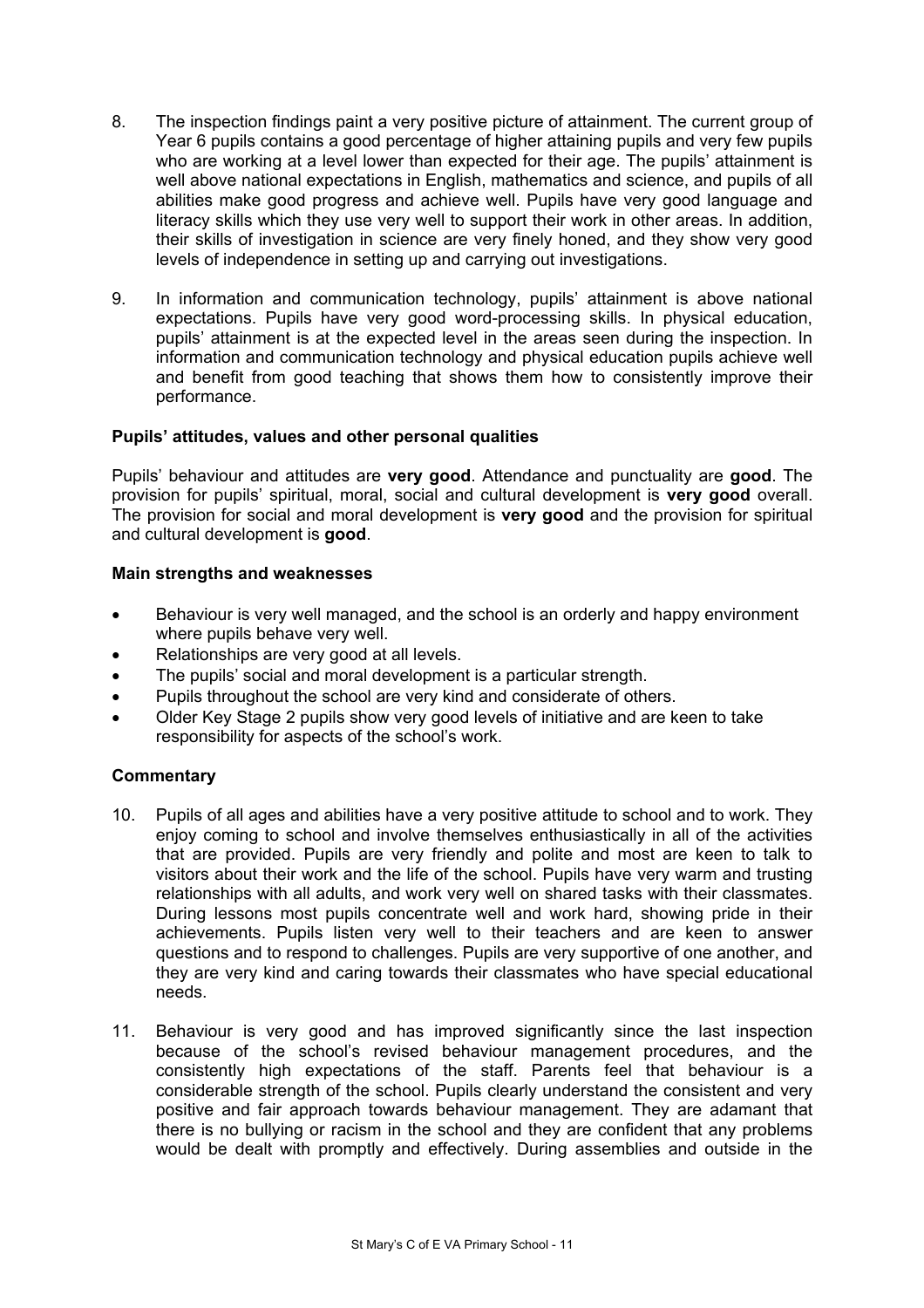playground, pupils behave very well and they move around the school in a sensible, orderly and quiet fashion. There have been no exclusions in recent years.

12. Pupils' personal development is very good. Pupils of all ages are encouraged to take on increasing levels of responsibility as they move through the school, and pupils typically show very good levels of independence when making choices about their work. Pupils are proud of their special responsibilities and confidently act as monitors, School Council representatives and charity fundraisers. Older Key Stage 2 pupils show very good levels of initiative, and a small group independently leads a dance club for the Key Stage 1 pupils which is very popular and well run. Pupils' social and moral development is very good, and pupils show a very good awareness of the need for considering others within a community such as the school, and a very strong understanding of the difference between right and wrong. Pupils' spiritual development is good, and there are good opportunities for them to reflect on their own lives and those of others. Pupils' cultural development is good. Pupils benefit from a wide range of visitors and visits which enhance their knowledge of their own culture and the traditions and customs of others.

#### **Attendance**

#### **Attendance in the latest complete reporting year (%)**

| Authorised absence  |     | Unauthorised absence |     |
|---------------------|-----|----------------------|-----|
| School data:<br>4.0 |     | School data:         | 0.4 |
| National data:      | 5.1 | National data:       | 0.4 |

*The table gives the percentage of half days (sessions) missed through absence for the latest complete reporting year.* 

13. Attendance is good and is above the national average. The school works hard to improve attendance further but a small number of families continue to take holidays during term time. Good procedures are in place to monitor attendance and to promptly follow up absence. Pupils are generally punctual and lessons start on time.

## **QUALITY OF EDUCATION PROVIDED BY THE SCHOOL**

The school provides a **good** quality of education for pupils of all ages. Teaching is **good**  throughout the school. Assessment is **satisfactory** in the Foundation Stage and **good** overall in Key Stage 1 and Key Stage 2. The curriculum is **good**, and is enriched by a **very good** range of additional activities. Accommodation is **good**. Resources are **satisfactory** in the Foundation Stage and **good** in Key Stage 1 and Key Stage 2. The school provides **very good** levels of support, care and guidance and is **very effective** in the way in which it seeks and acts upon the views of the pupils. Links with parents, other schools and the community are **very good**.

#### **Teaching and learning**

Teaching and learning are **good** and have many **very good** features. Assessment is **satisfactory** in the Foundation Stage and **good** overall in Key Stage 1 and Key Stage 2.

#### **Main strengths and weaknesses**

• Creativity is actively encouraged and celebrated.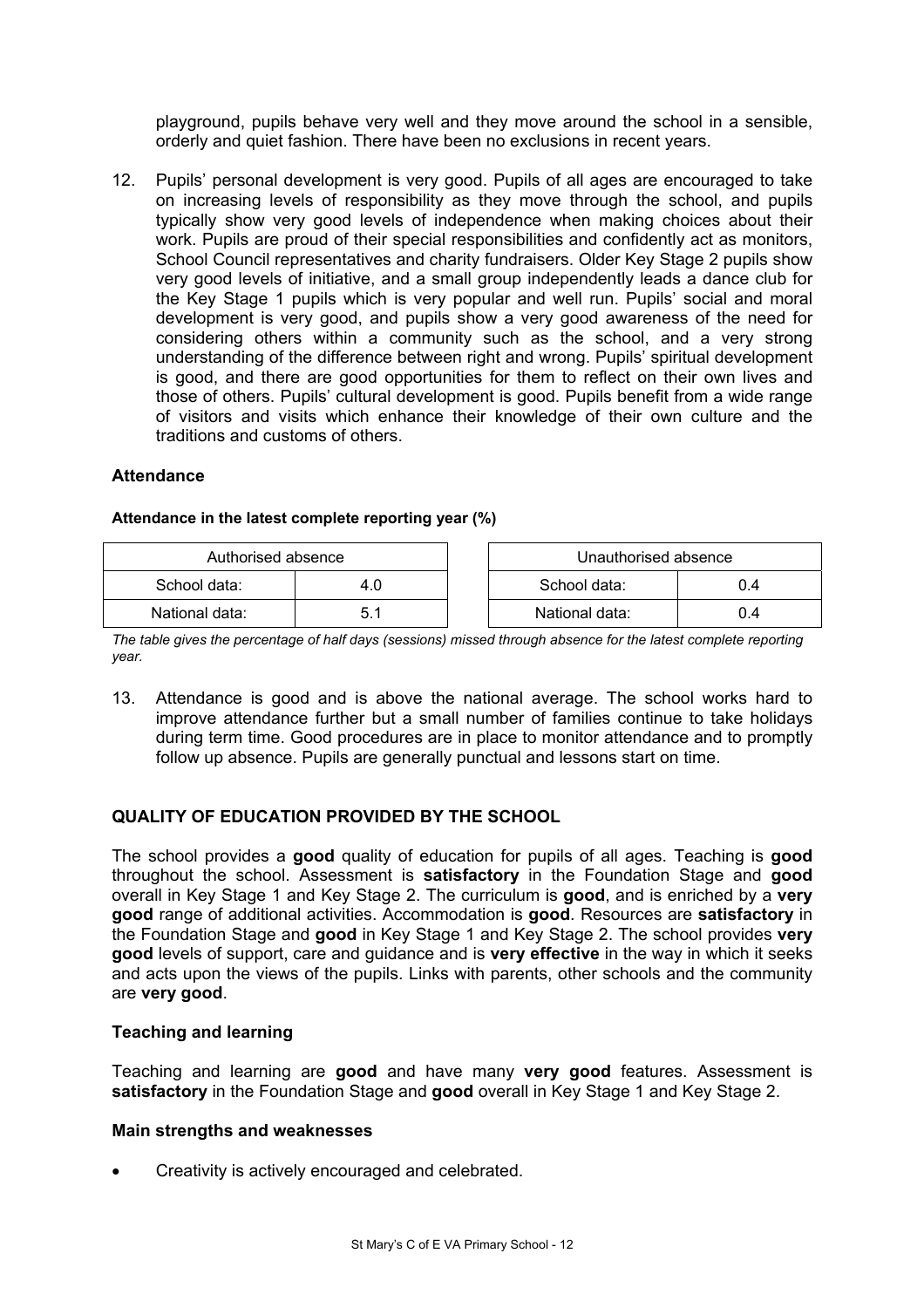- Very good relationships between teachers and pupils create a very positive learning environment.
- Teaching assistants are used very effectively to support pupils with special educational needs.
- Key skills of literacy and numeracy are well taught and promoted across the curriculum.
- The analysis of test information is very good and enables the school to closely track and monitor pupils' progress and attainment.
- Pupils have a good understanding of their own learning and take a full part in setting and reviewing their individual targets.

## **Commentary**

#### **Summary of teaching observed during the inspection in 20 lessons**

| Excellent | Very good | Good | Satisfactory   Unsatisfactory | Poor | Very Poor |
|-----------|-----------|------|-------------------------------|------|-----------|
|           |           | ٥.   |                               |      |           |

*The table gives the number of lessons observed in each of the seven categories used to make judgements about lessons;* 

- 14. Teaching is good and has many very good features. There has been good improvement since the last inspection.
- 15. The teaching of children in the reception class is good. The teacher provides a wide range of exciting activities that provides good levels of challenge for children of all abilities. Very good use of support staff enables children with special educational needs to take a full and active part in lessons and activities. The teaching of early reading, writing and number skills is good and the reception children have good opportunities to practise newly learned skills so that they become well established. Very good relationships between the children and adults create a very positive learning environment where children are not scared of making mistakes and where they feel confident about exploring new areas of learning. Good emphasis is placed on the development of the children's personal and social skills, and the teacher provides many daily opportunities for the children to make choices about their learning, and to become independent learners.
- 16. In Key Stage 1 and Key Stage 2, teachers cope well with the mixed-age classes, and are skilled in meeting the needs of all pupils. The very good use of support staff ensures that individual pupils who need additional support are very well provided for. Higher attaining pupils are well challenged by a good range of open-ended tasks that enable them to pursue their own lines of enquiry. Teachers effectively promote and celebrate creativity and originality and, as a result, pupils show very good levels of imagination in the way in which they go about tasks and present their written findings. Relationships between teachers and pupils are very good and, as a result, pupils are confident about asking questions and tackling new learning.
- 17. The teaching of English, mathematics and science has many very good features. Investigative skills in science are very well taught and, as a result, pupils are very independent when setting up investigations. Teachers provide very good opportunities for pupils to use skills of language and literacy across the curriculum, and good opportunities for them to use and apply mathematical skills. In information and communication technology lessons, other subjects provide a good context for much of the pupils' learning, but on a daily basis, there are only limited opportunities for pupils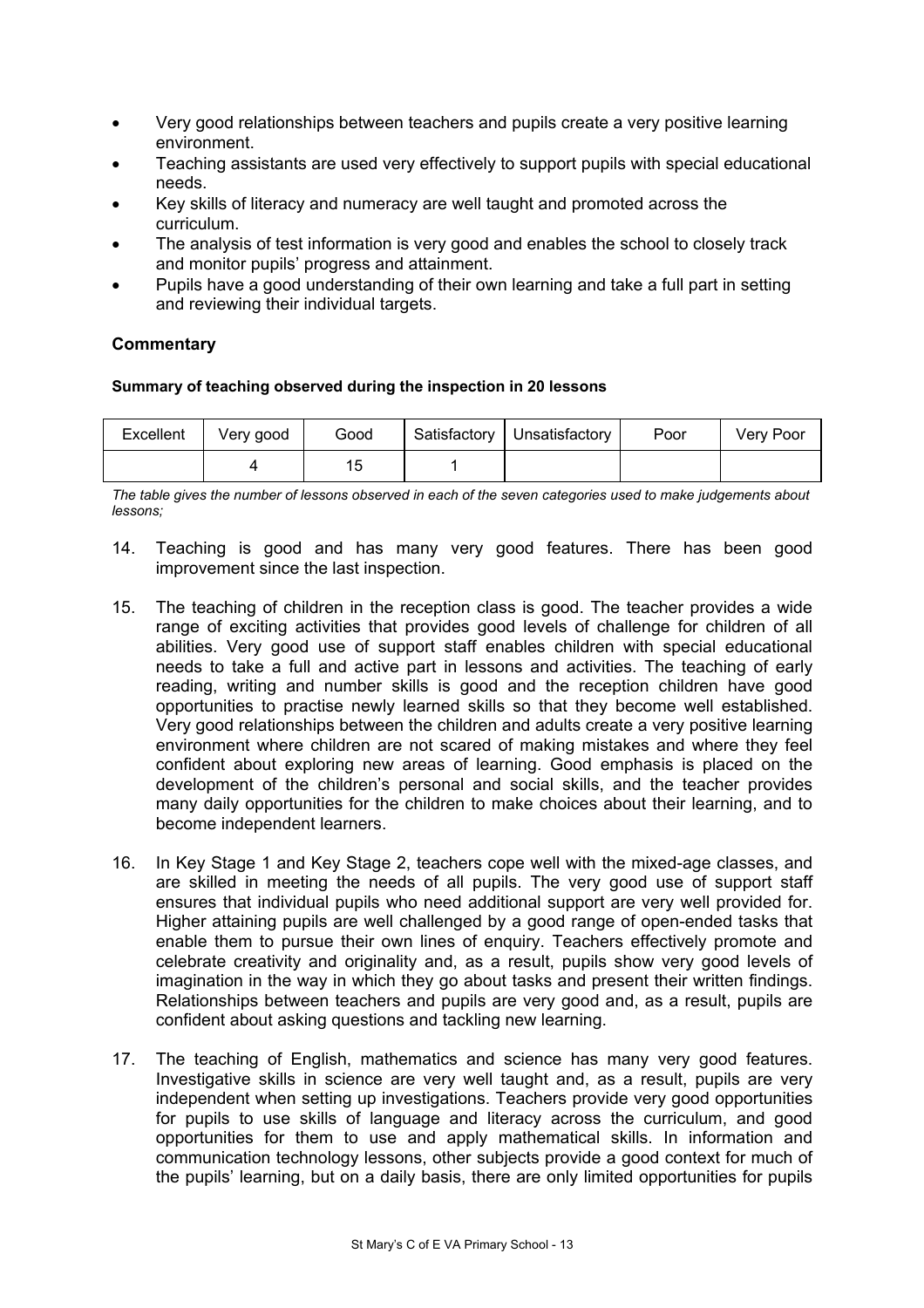to use information and communication technology as a tool for learning in subjects such as mathematics and science.

- 18. Pupils throughout the school have very positive attitudes to learning. They show very good levels of interest and concentration and most take a full and active part in lessons and activities. In the main, pupils work hard and take pride in the presentation of their written work. The exception is in Key Stage 1 science, where the pupils work mainly on worksheets and do not always take enough care with their handwriting and diagrams. Pupils of all ages and abilities are fully involved in the process of setting targets for improvement and speak knowledgeably about the next steps they need to take to move forward in their learning.
- 19. Assessment is satisfactory in the Foundation Stage. The new co-ordinator is in the process of evolving a more manageable system for tracking and recording the children's progress. In Key Stage 1 and Key Stage 2, assessment in the core subjects is very good, and test data are used very well to highlight areas of relative strength and weakness in teaching and learning. In the foundation subjects, assessment is at an early stage of development and does not yet provide comprehensive information about the pupils' attainment across the various strands of each subject.

#### **The curriculum**

The curriculum is **good** for all pupils. The school provides a **very good** range of additional activities that enrich the pupils' learning. Accommodation is **good**. Resources are **satisfactory** in the Foundation Stage and **good** in Key Stage 1 and Key Stage 2.

#### **Main strengths and weaknesses**

- Provision for pupils with special educational needs is very good.
- The school has a good programme of work to support the pupils' personal, social and health development.
- All subjects are taught regularly, but the generous amount of time given to English and mathematics reduces the time that is available for other subjects.
- The pupils' learning is significantly enhanced by a very wide range of visits and the input of visiting speakers.
- The starter swimming pool and the extensive grounds are very good features that are very well used.
- Structured play activities are not always used enough to extend the children's learning in the reception class.

## **Commentary**

20. The school provides a good and broad curriculum for all pupils. Statutory requirements are met in Key Stage 1 and Key Stage 2, and the curriculum for the reception children is appropriately planned around the recommended areas of learning for this age group. Religious education is taught on a regular basis to all classes. Over recent years the school has successfully focused on raising standards in English and mathematics. A generous amount of time is given to these subjects reducing the amount of time that is available for other subjects. Although there has been satisfactory improvement since the last inspection in terms of developing curriculum provision, the organisation of the morning sessions is not as imaginative as it might be. In the reception class, the teacher prepares the children well for their transfer to Year 1, but at times there is too much emphasis on formal 'lessons' and not enough opportunities for the children to extend their learning through structured play.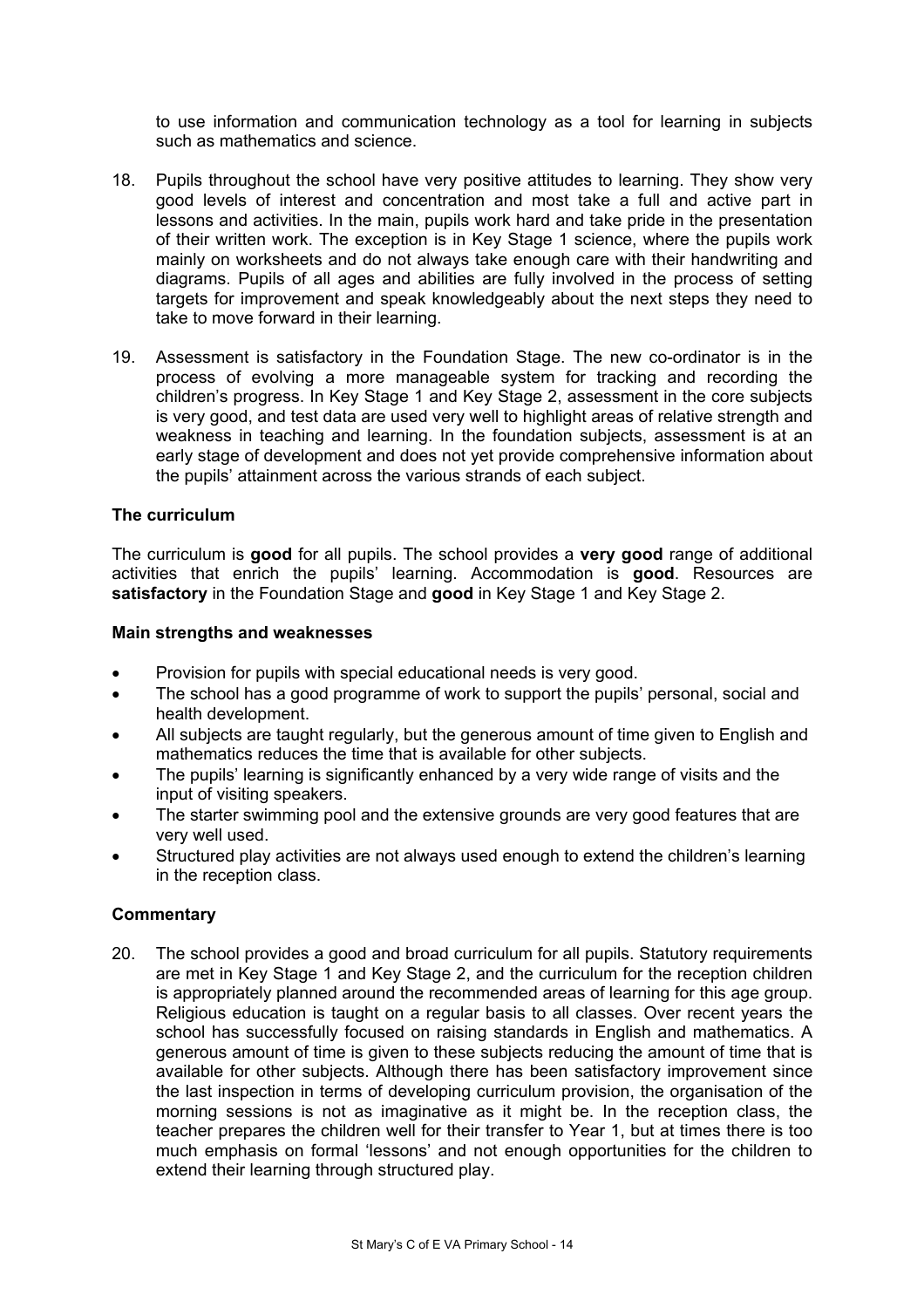- 21. The school caters very well for pupils with special educational needs and is very effective in the way in which it meets the needs of pupils with statements. Very good use of experienced and well-qualified support staff enhances the learning of pupils with special educational needs and ensures that they are fully included in all aspects of school life. Individual education plans are well written and contain clear targets. Pupils with special educational needs have full and equal access to all aspects of the statutory curriculum and to additional activities.
- 22. The programme of work for personal, social and health education and citizenship is good and makes good links with the science curriculum. Regular sessions provide good opportunities for pupils to explore and consider a wide range of topics.
- 23. The provision of enrichment activities is very good and has improved very well since the last inspection. Despite its small size, the school provides a very good range of extra-curricular activities that are well attended and very popular. In addition, pupils take part in many educational visits which are often linked to ongoing topics and which have a very positive impact both on the pupils' learning and on their personal and social development. The school welcomes a significant number of visitors who share their expertise with the pupils and enhance their learning.
- 24. The accommodation is good. The school benefits from spacious grounds, which include an environmental area which is regularly used to extend pupils' knowledge in science. In addition, the school has a starter swimming pool which is used regularly during the summer months, and which gives all pupils a good start in terms of learning how to swim. The reception children have good access to an outside play area, and have access to a satisfactory range of resources. Resources for Key Stage 1 and Key Stage 2 pupils are good.

## **Care, guidance and support**

Provision for pupils' care, welfare, health and safety is **very good**. Pupils receive **very good** support, advice and guidance. The school is **very effective** in the way in which it seeks pupils' views.

#### **Main strengths and weaknesses**

- Procedures for ensuring the pupils' health and safety are very well established.
- The school is a happy environment where pupils are very well cared for.
- Pupils' personal achievements are very well monitored by staff who know them very well.
- The school actively seeks the views of pupils about a wide range of issues.
- Very good induction procedures ensure that reception children quickly settle into the routines of school life.

## **Commentary**

25. Since the last inspection the school has significantly improved its procedures to support pupils' care and welfare. Parents speak highly of the level of pastoral care their children receive at school. The very good levels of care and support make a strong contribution to the pupils' overall achievement and to developing their selfesteem and confidence. The governing body has established very good procedures to ensure the pupils' health and safety which are rigorously monitored on a regular basis. Formal risk assessments are completed. Child protection procedures are very good and, through training, all staff are fully aware of the their responsibilities and the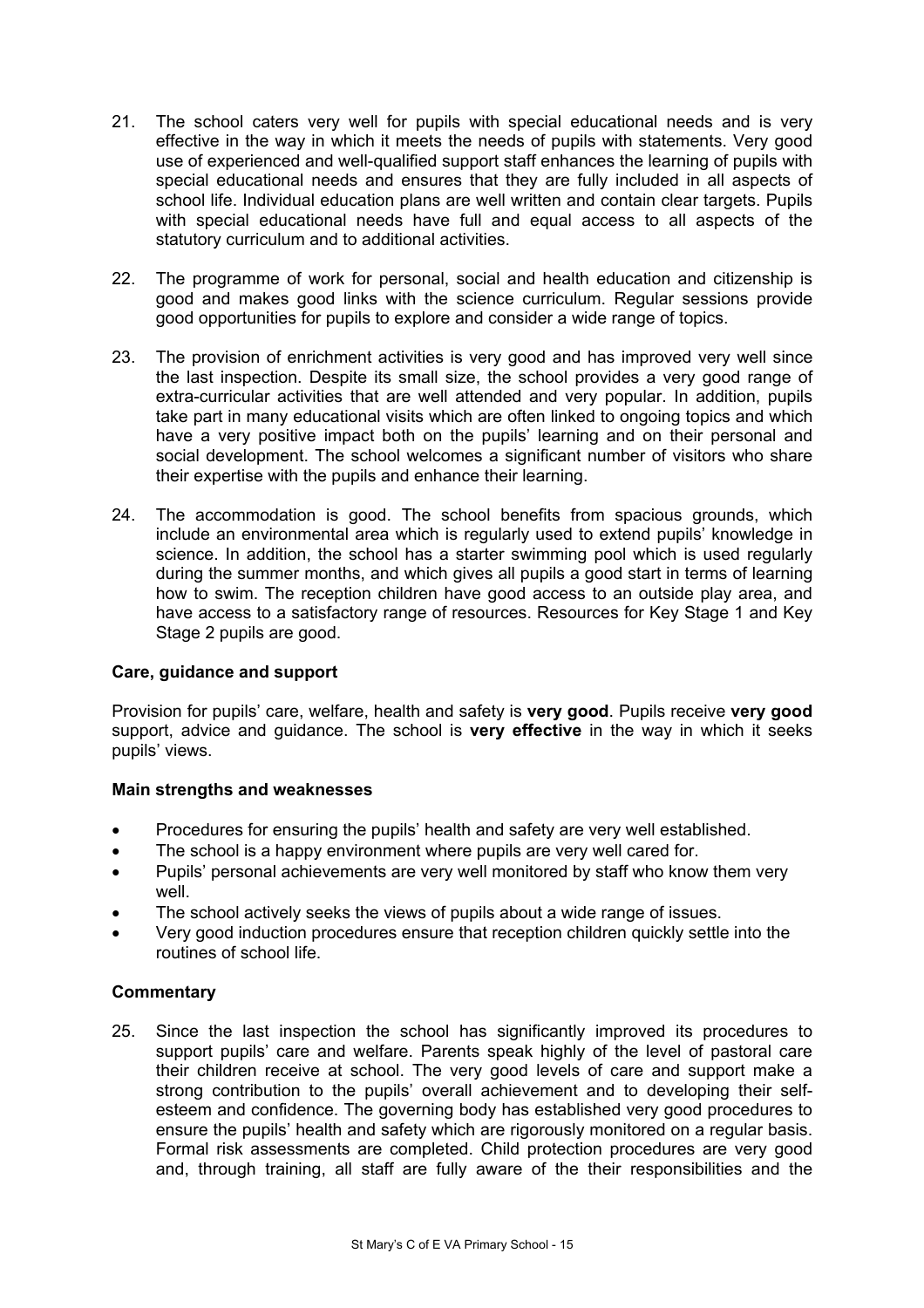escalation procedures that should be followed in the event of a child protection issue being identified.

- 26. The school has no formal system of record keeping to support the assessment of pupils' personal development. However, the staff know pupils very well and, through informal monitoring, information is regularly shared about pupils' progress and their personal achievements. Pupils are involved well in setting and reviewing their personal and academic targets. Those with special educational needs receive very good support through well organised individual education plans and access to all external support agencies. During lessons learning support assistants provide very good support for individual pupils and groups to ensure that all are well included in the full range of activities. Induction arrangements are very good and children and their parents are well informed and supported when children join the reception class. Pupils entering the school at different times also receive a high level of care and support which helps them to feel welcome and settle quickly into the school community.
- 27. The school is very committed to ensuring that pupils' views are considered. Pupils are proud that through the School Council their suggestions are often acted upon and have a strong influence on the School Development Plan. Pupils speak confidently about their ideas being used to improve the school's facilities, range of activities and support for charities. Pupils are currently very enthusiastically involved in the Healthy Schools Award and are working with staff and parents to produce a healthy eating programme, buddy system and travel plan.

#### **Partnership with parents, other schools and the community**

The school's partnership with parents, other schools and the community is **very good**.

#### **Main strengths and weaknesses**

- Parents are very supportive and hold the school in high regard.
- The school is very welcoming to parents and strongly encourages a close partnership.
- Parents' views are regularly sought and valued in the development of the school's work.
- Regular communication keeps parents well informed about events and pupils' progress.
- Very strong links with the community and with other schools enrich the curriculum and enhance the pupils' learning.

## **Commentary**

28. Since the last inspection the school has made very good progress in strengthening its links with parents. There is now a very good partnership which makes a strong contribution to the life of the school. Parents are very supportive and very satisfied with the quality of education provided and the approachability of the school. They value the fact that their views are regularly sought and acted upon, and that the headteacher and staff are readily available to them to answer questions or discuss concerns. A group of parents helps regularly in classrooms and with extra-curricular activities. Parents are actively supporting the school's bid for the Healthy Schools Award and are effectively working alongside staff to improve the school's facilities. The Parent Teacher Association is very supportive and organises regular social and fund-raising events which provide the school with a range of additional resources to support teaching and learning.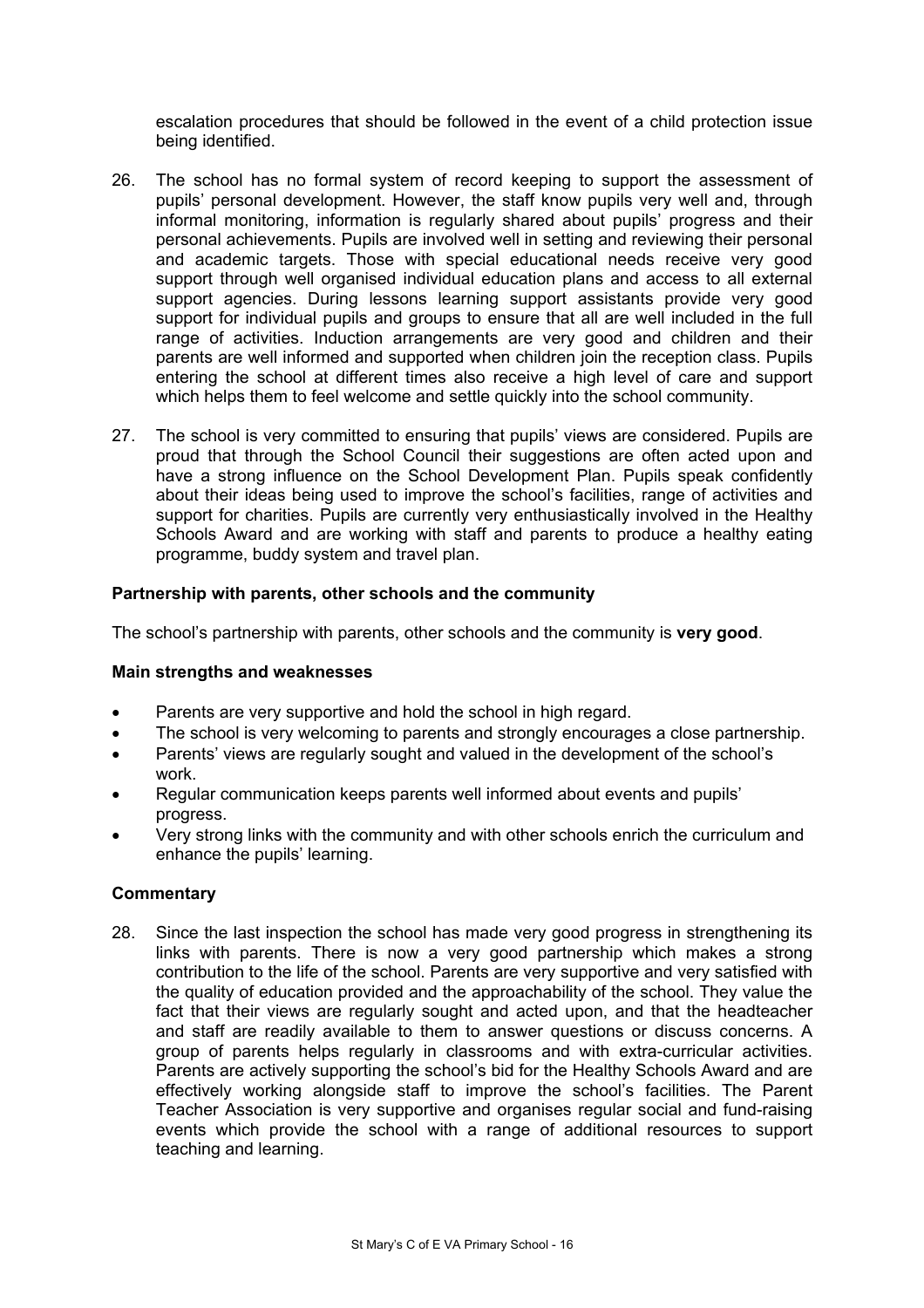- 29. The school provides a good range of information for parents. Parents value the weekly newsletters, helpful curriculum information and opportunities for informal contact with teachers. Prior to induction parents receive an informative pre-school booklet which encourages them to help their children at home. The consultation evenings held twice a year are very well attended by parents. In addition parents are invited to planned meetings with teachers each term to discuss their children's progress and their targets for improvement. Parents of pupils with special educational needs are involved fully in drawing up pupils' individual education plans and are invited to all assessment and review meetings. Reports to parents are satisfactory and, overall, provide clear information about progress and teacher assessment. Some parents would like more information about their children's progress, and guidance about how they can help with homework.
- 30. The school has a high profile in the village, and community links are strong. The school invites local parishioners and parents to complete a questionnaire which in turn informs the School Development Plan. Members of the community support the work of the school well, including regular help with fundraising events, listening to pupils read and assisting with extra-curricular activities. Pupils benefit from taking part in a range of village events such as the well-known Fun Run and special services in the local church. Pupils contribute well to the wider community by, for example, welcoming senior citizens into school for concerts and other school functions.
- 31. There are very good links with other village primary schools which help to enrich the curriculum and provide additional learning opportunities. Pupils take part in interschool football and netball matches, and this encourages responsibility and social development. Pupils in Years 4 and 5 speak very positively about the shared theme days when they take part in dance, science and art activities with pupils from other schools. The school's links with the secondary schools are positive and assist the transfer arrangements for pupils in Year 6 and the sharing of information. The school works closely with the pre-school on site to ensure children's smooth induction into school. Regular meetings between headteachers at other primary schools enable the sharing of good practice.

## **LEADERSHIP AND MANAGEMENT**

The leadership of the headteacher is **very good**. The leadership of other key staff is **good**. The school is **very well** managed. The governance of the school is **very good**.

#### **Main strengths and weaknesses**

- The headteacher has a very clear agenda for the future and continued development of the school that is shared by staff, governors and parents.
- The school is very inclusive and caters very well for the needs of individual pupils.
- The team work amongst staff is very good and staff are highly committed to ensuring the best possible education for all pupils.
- The governing body is very supportive and knowledgeable and fulfils its collective responsibility very well.
- Clear strategic planning is a strong feature of both the governance and management of the school.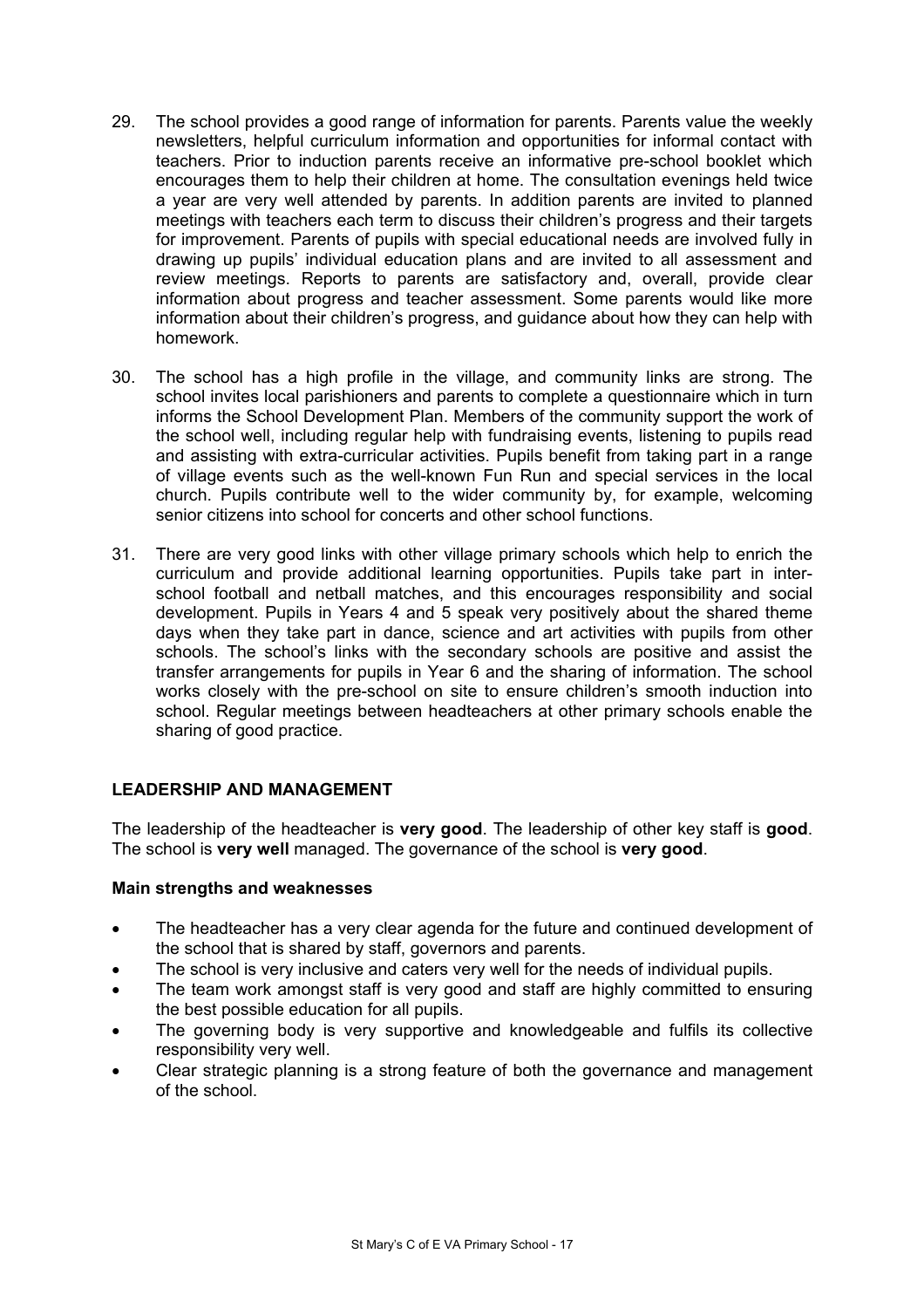- 32. There has been very good improvement since the last inspection in terms of the leadership and management of the school. At the time of the last inspection the headteacher had not been in post for long, and had not yet made her mark. Since that time she has very successfully led the school forwards. Over recent years she has been very focused on the need to continue to raise standards and in ensuring that the needs of all pupils are fully met. She has been very successful in establishing a hardworking team of teachers and support staff who share her enthusiasm for the school and her commitment to ongoing improvement. The headteacher provides a very good role model for all those who work with her. Because of difficulties in recruiting a new teacher, the headteacher has for the past term taken on the teaching of the Year 5/Year 6 class. She has very successfully combined this teaching commitment with her management role.
- 33. The leadership and management roles of all staff are effectively carried out within the context of this small school where all teachers have significant curriculum responsibilities. The school is committed to the ongoing professional development of staff and this is linked to individual needs and the needs of the school as articulated in the School Development Plan. Good training for support staff who work closely with pupils with special educational needs has enhanced their input, and has contributed significantly to the overall very good provision for pupils with special educational needs. The school has a good rolling programme for monitoring teaching and learning through classroom observation, and the scrutiny of planning and pupils' work. There is a truly collegiate approach to decision-making and shared responsibility.
- 34. The governing body and headteacher have a clear and shared vision for the school's ongoing development and improvement. They have a realistic understanding of the relative strengths and weaknesses of the school and work very hard towards achieving the targets of the School Development Plan to which all members of the school community contribute. There is a shared responsibility for strategic planning and effective systems ensure that progress is maintained along many fronts, including the long-term improvement of the grounds, the establishment of new kitchens and secure financial planning for the continued provision of four classes. The governors, particularly those who chair committees, provide a challenging forum. Initiatives are evaluated well and subject leaders are questioned about their action plans. The governing body very effectively fulfils its monitoring role. The particularly effective steering group provides an initial sounding board for new ideas and a regular opportunity to share immediate concerns.
- 35. Financial management is secure on a day to day basis and the systems in place are very efficient and not unduly bureaucratic. Effective use is made of local authority finance officers to enable governors to make informed decisions about future spending. Spending is linked closely to the priorities in the School Development Plan and is closely matched to income.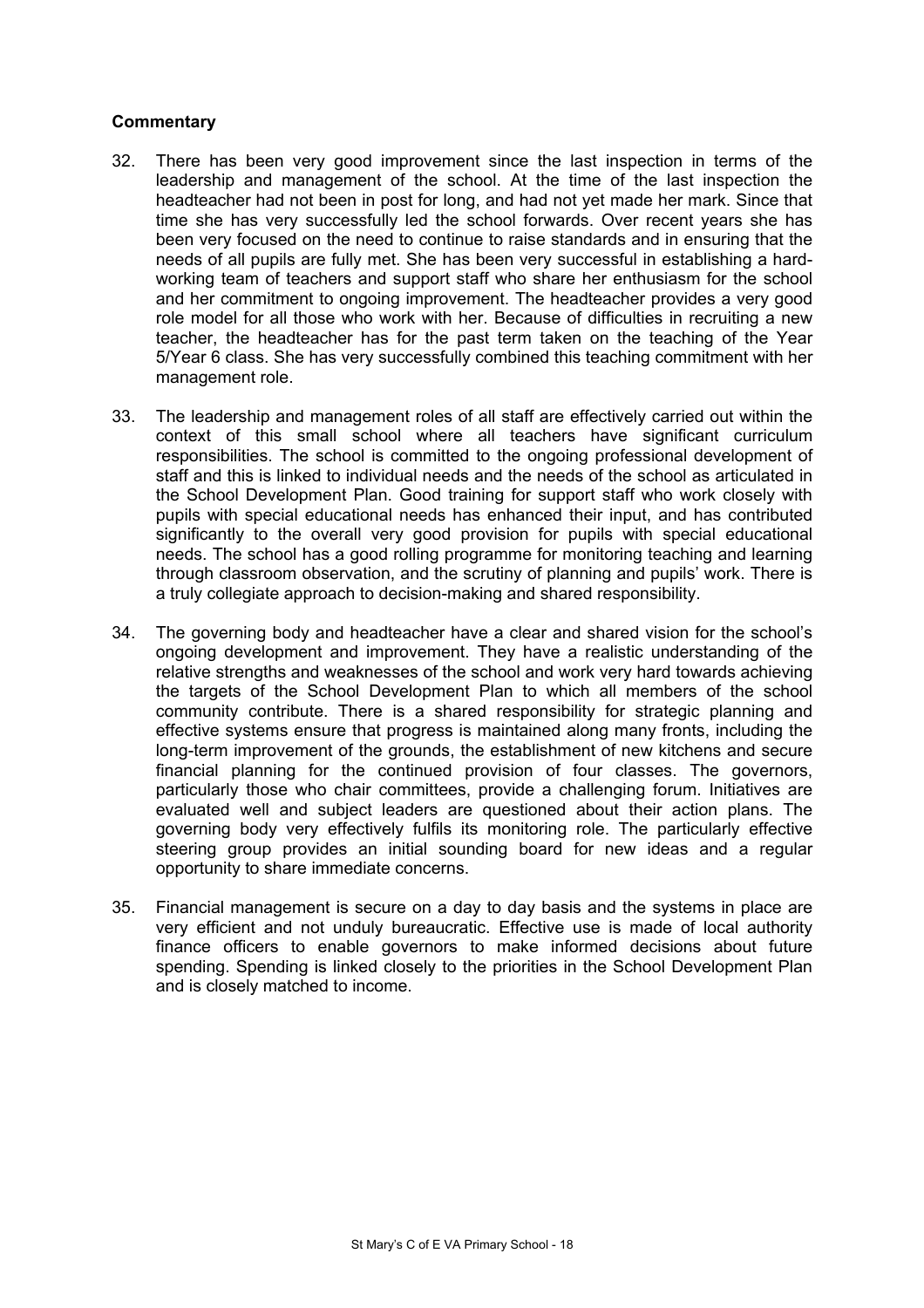# **Financial information for the year April 2004 to March 2005**

| Income and expenditure $(E)$ |         | Balances (£)                           |
|------------------------------|---------|----------------------------------------|
| Total income                 | 322 420 | Balance from previous year             |
| Total expenditure            | 316 977 | Balance carried forward to the<br>next |
| Expenditure per pupil        | 3913    |                                        |

| Income and expenditure $(E)$ |         | Balances (£)                           |        |
|------------------------------|---------|----------------------------------------|--------|
| Total income                 | 322 420 | Balance from previous year             | 13 065 |
| tal expenditure              | 316 977 | Balance carried forward to the<br>next | 18 508 |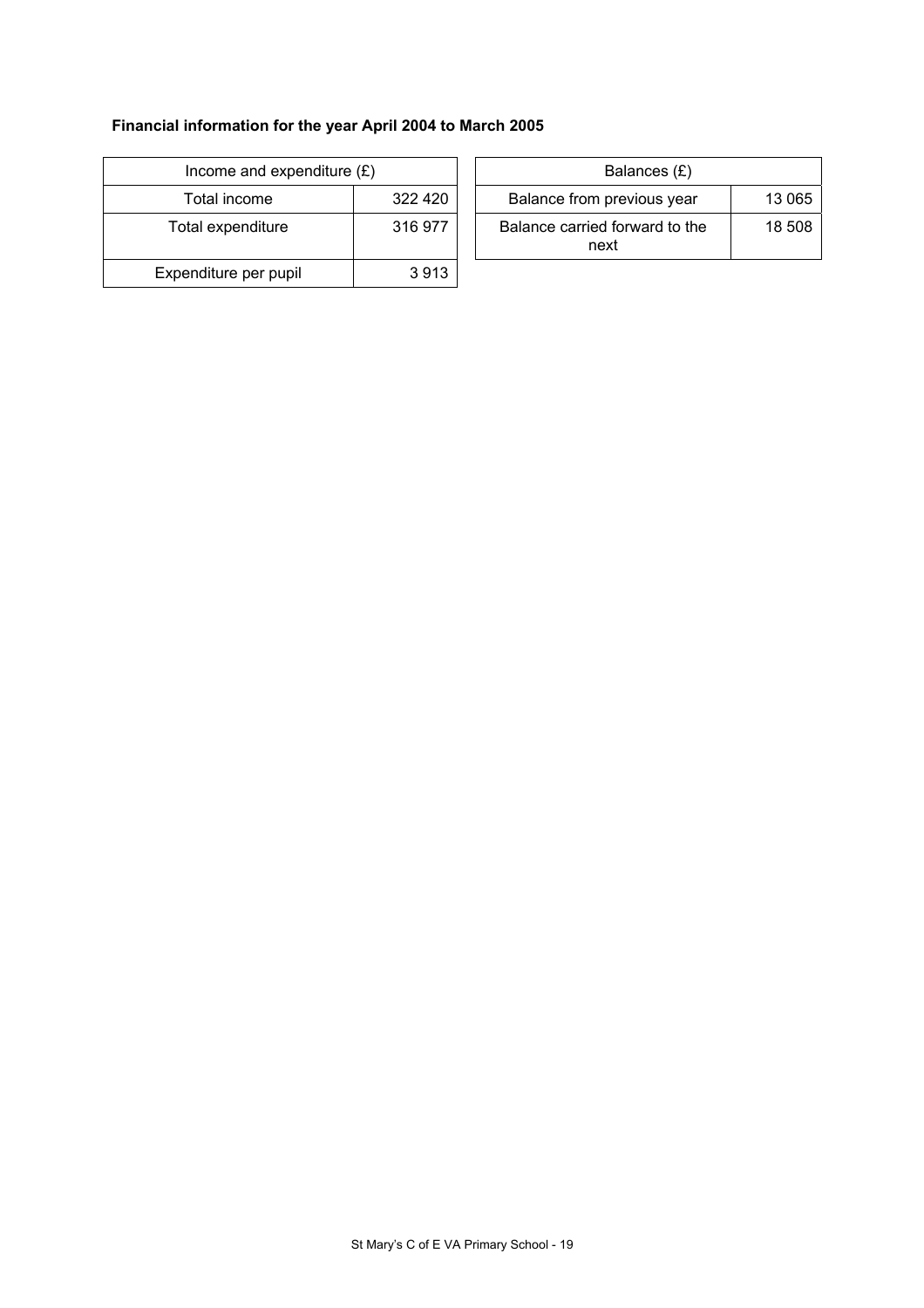# **PART C: THE QUALITY OF EDUCATION IN AREAS OF LEARNING SUBJECTS AND COURSES**

# **AREAS OF LEARNING IN THE FOUNDATION STAGE**

Provision in the Foundation Stage is **good.** 

#### **Main strengths and weaknesses**

- The reception children receive a good grounding in basic literacy and numeracy skills.
- The children are very happy in school and have very positive attitudes to their learning.
- Classroom assistants provide good levels of additional support for small groups and individuals.
- The provision for personal, social and emotional development is very good, and children attain very well in this area of learning.
- At times, not enough use is made of structured play to extend the children's learning.
- The new Foundation Stage co-ordinator has made a good start in identifying areas for further development.

- 36. The attainment of the reception children when they start school varies from year to year but is typically average. By the end of the Foundation Stage most of the current reception children are on course to attain the Early Learning Goals in mathematical development, knowledge and understanding of the world, physical development and creative development, and beyond the Early Learning Goals in communication, language and literacy. Most children will exceed well beyond the Early Learning Goals in personal, social and emotional development.
- 37. The achievement of the current group of reception children is good overall, and in personal, social and emotional development the children's achievement is very good. However, this good achievement is not always reflected in the overall standards at the end of the reception year. This is because the children are admitted to the reception class over a period of three terms. Typically the older children who have benefited from being in school for one full year attain higher standards than the younger children simply because they have had a wider breadth of experience. The youngest reception children have only one full term on a full-time basis in school.
- 38. Teaching and learning are good. Good questioning, interesting lessons and very good organisation ensure a supportive and calm learning environment, where children are encouraged to be creative and independent. Support staff are used well to work with small groups of children, and to provide additional support for those with special educational needs. The curriculum is good and is appropriately planned around the recommended areas of learning, although at times there are not enough opportunities for the children to extend their learning through structured play activities.
- 39. The leadership and management of the Foundation Stage are good, and the overall provision has improved well since the last inspection. The recently appointed manager has identified areas for further development, and has already taken effective steps to improve the quality of observation and daily assessment. The school works very closely with reception parents and has established very good links with the local playgroup which ensure that the children's transition to school is smooth.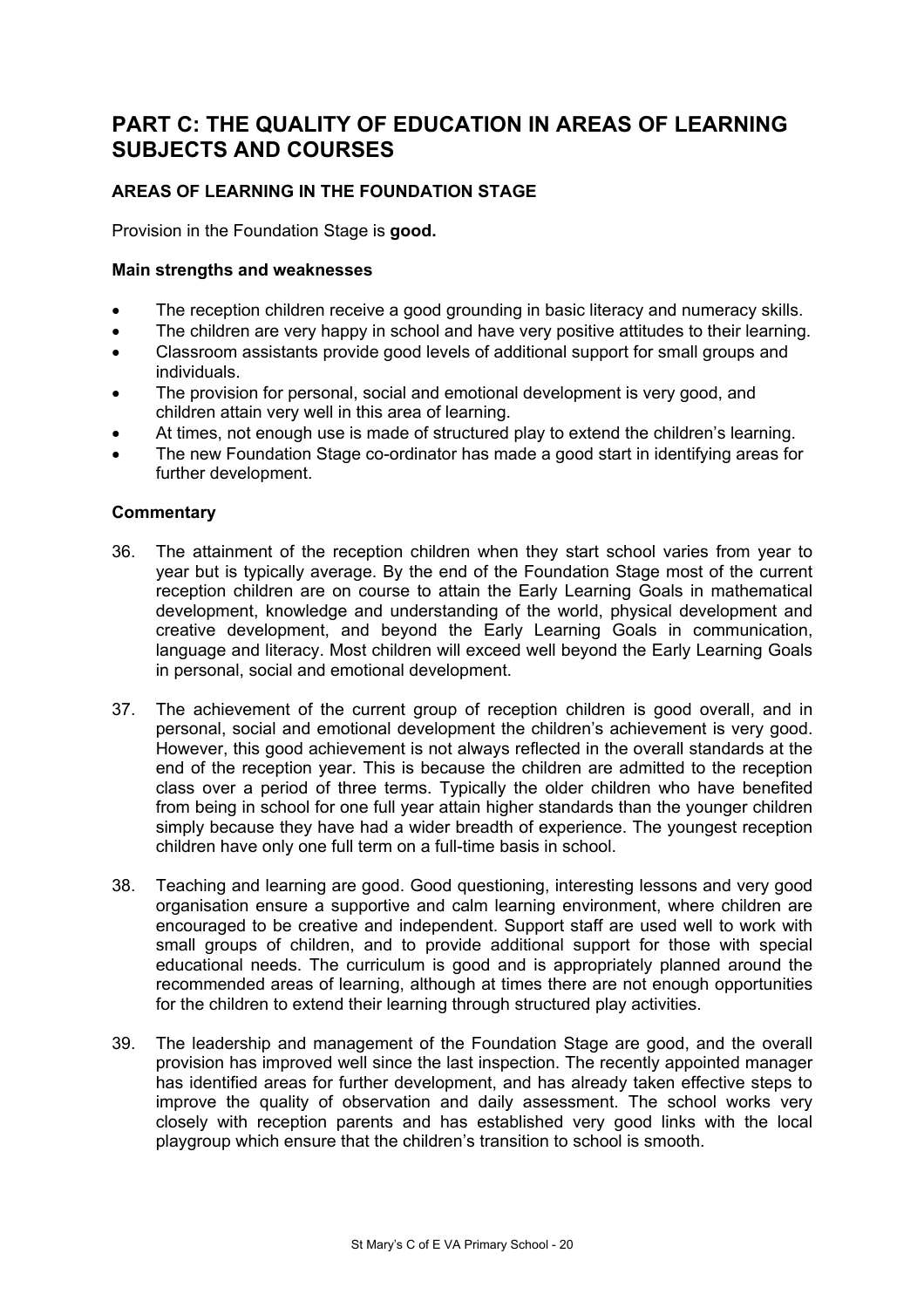- 40. By the end of the reception year, the children's attainment in terms of their **personal, social and emotional development** is well above the expected level. Children of all abilities achieve very well and make considerable gains in their learning. Teaching and learning are very good, and adults provide very good role models for the children. Children behave very well and show very good levels of independence and imagination as they carry out their activities. They make sensible choices and decisions about their learning, and work co-operatively with others. Most show very good levels of confidence and maintain high levels of concentration. The reception children have a good understanding of how their behaviour impacts on the well-being and happiness of others, and show high levels of respect for the views of others.
- 41. Children of all abilities achieve well in **communication language and literacy** and their attainment is above the age expected level. Teaching and learning are good overall, and the children make particularly good progress with reading because of the effective teaching of phonics, and the many very good opportunities for them to share books with adults on an individual basis. The reception children enjoy listening to stories and poems and join in well with the 'Big Books', recognising an extensive range of common words and using phonic skills and pictures effectively to help them to decode unfamiliar words. The children's writing skills are well developed for their age, and the teacher provides plenty of good opportunities for them to practise their skills in a wide range of contexts.
- 42. The children's attainment at the end of the reception year is at the age expected level in **mathematical development**. Children of all ages and abilities achieve well and benefit from good teaching which focuses well on the development of basic number skills. Good opportunities are provided for pupils to practise their counting skills during the course of the day. The older and more able children have good opportunities to record their number work, including simple addition and subtraction 'sums'. All children learn to form figures well. Good links with other areas provide opportunities for the children to learn how to weigh and measure, but there are not always enough ongoing play activities to extend further the children's understanding of mathematics and to enable them to practise using mathematical language.
- 43. The children's attainment is above the expected level in terms of their **knowledge and understanding of the world**, and children of all abilities achieve well. Teaching is good, and there are many good opportunities for the children to explore their environment, and to find things out for themselves. The children have recently been involved in a healthy living project, which has very successfully enhanced their learning about maintaining a healthy lifestyle. They are aware of the needs of living things and have a good appreciation of the properties of different materials. The children have a good knowledge of their local area and describe the buildings and physical features of the environment well. The children have regular access to computers and make good progress in developing control of the mouse and in becoming familiar with the keyboard.
- 44. By the end of the Foundation Stage, the children's attainment is at the expected level in **physical development**. Children achieve well and benefit from taking part in a wide range of activities, including formal physical education lessons. The teaching of key skills, such as running, jumping, catching and throwing is good, and the children have good opportunities to practise these skills in their outside play activities. During the inspection, the children responded well to music through dance, and showed good levels of imagination in their movements. Most of the older reception children have good control when using pencils and scissors, although some of the younger children are still at an early stage of mastering skills of cutting and mark-making.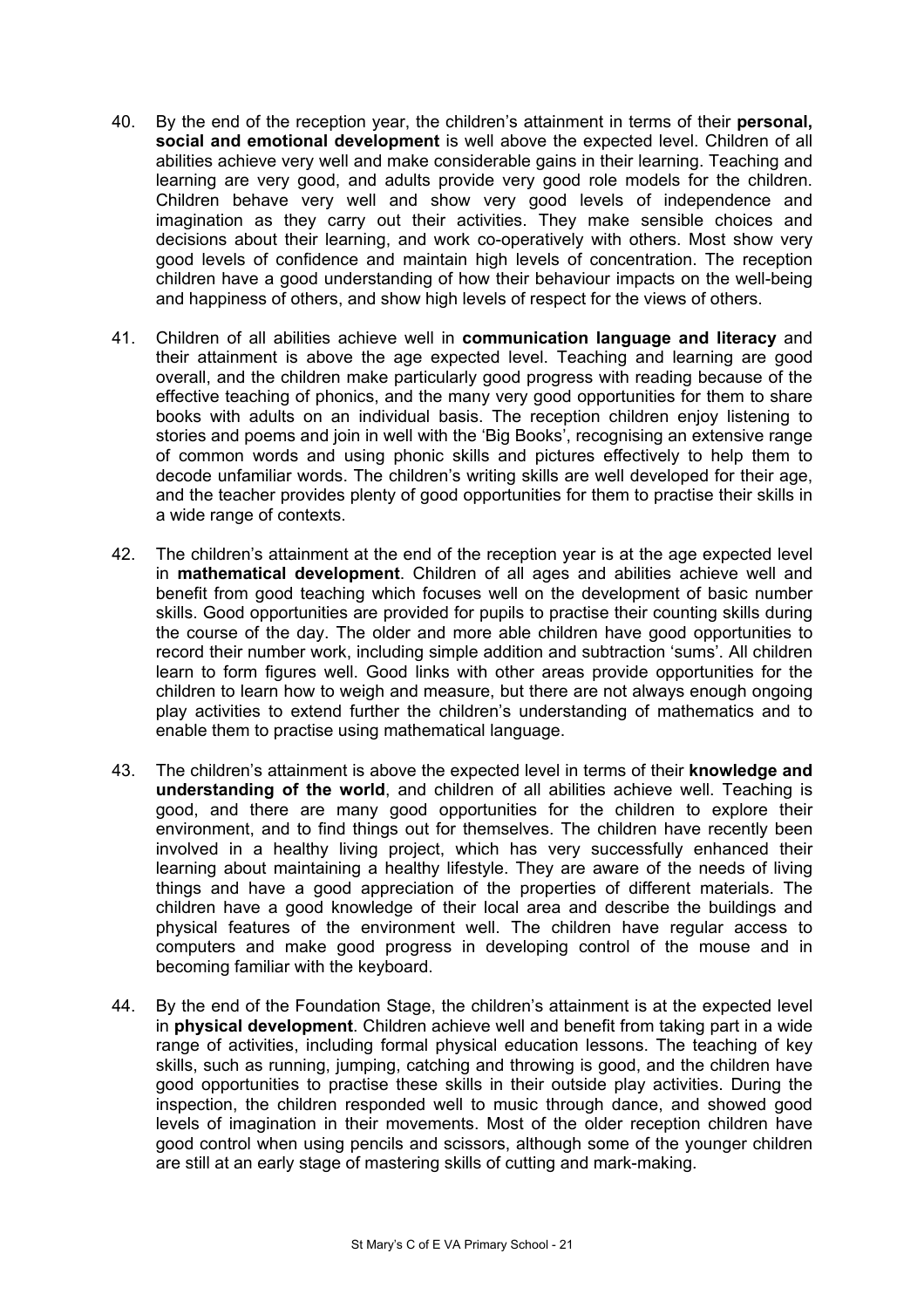45. The children's attainment in **creative development** is at the age expected level, and children achieve well. Teaching is good, and the attractive displays of children's work create a bright, attractive and stimulating learning environment. The children have regular opportunities to take part in role play activities as they work in the 'Greengrocer's Shop', and confidently take on the roles of different characters. Children show good levels of imagination in their paintings and drawings, but do not always have enough opportunities to explore art and craft materials in a more informal way.

## **SUBJECTS IN KEY STAGES 1 and 2**

## **ENGLISH**

Provision in English is **good.** 

## **Main strengths and weaknesses**

- Teacher have consistently high expectations of behaviour and academic achievement to which the pupils respond very positively.
- Standards in speaking and listening are a strength throughout the school.
- Pupils take great pride in their written work which is always neatly presented.
- A significant amount of time is given to English and, as a result, the time available for other subjects is limited.
- The newly appointed co-ordinator provides a good steer to the school's work.
- Very good use is made of the analysis of data to highlight areas for whole-school development.

- 46. The 2004 national test results show that pupils' attainment in reading is in line with the national average, and that standards in writing are above the national average. In comparison with similar schools, the pupils' performance is below average in reading and average in writing. The pupils' attainment at the end of Key Stage 2 on the basis of the national test results is in line with the national average. The pupils' performance based on their prior attainment is above average showing that this group of pupils made good progress between the end of Key Stage 1 and the end of Key Stage 2. The pattern of attainment over recent years has been very variable. The year groups are often very small, and therefore differences in the natural ability of the pupils can have a significant impact on the test results.
- 47. The inspection findings show that the attainment of the current group of Year 2 pupils is above national expectations and that the attainment of the current Year 6 pupils is well above national expectations. Differences between the inspection findings and the test results are because of differences in the natural ability of the cohorts of pupils. Pupils of all ages and abilities achieve well, and attain the standards of which they are capable. Pupils with special educational needs are well supported and make similar progress to their classmates.
- 48. Standards in speaking and listening are a strength throughout the school. Pupils have many very good opportunities to extend their speaking skills by reading poetry, engaging in debate and taking part in drama activities. Pupils listen attentively to one another, showing very good levels of interest and responding sensitively and appropriately. Reading is taught well, and regular practise ensures that pupils of all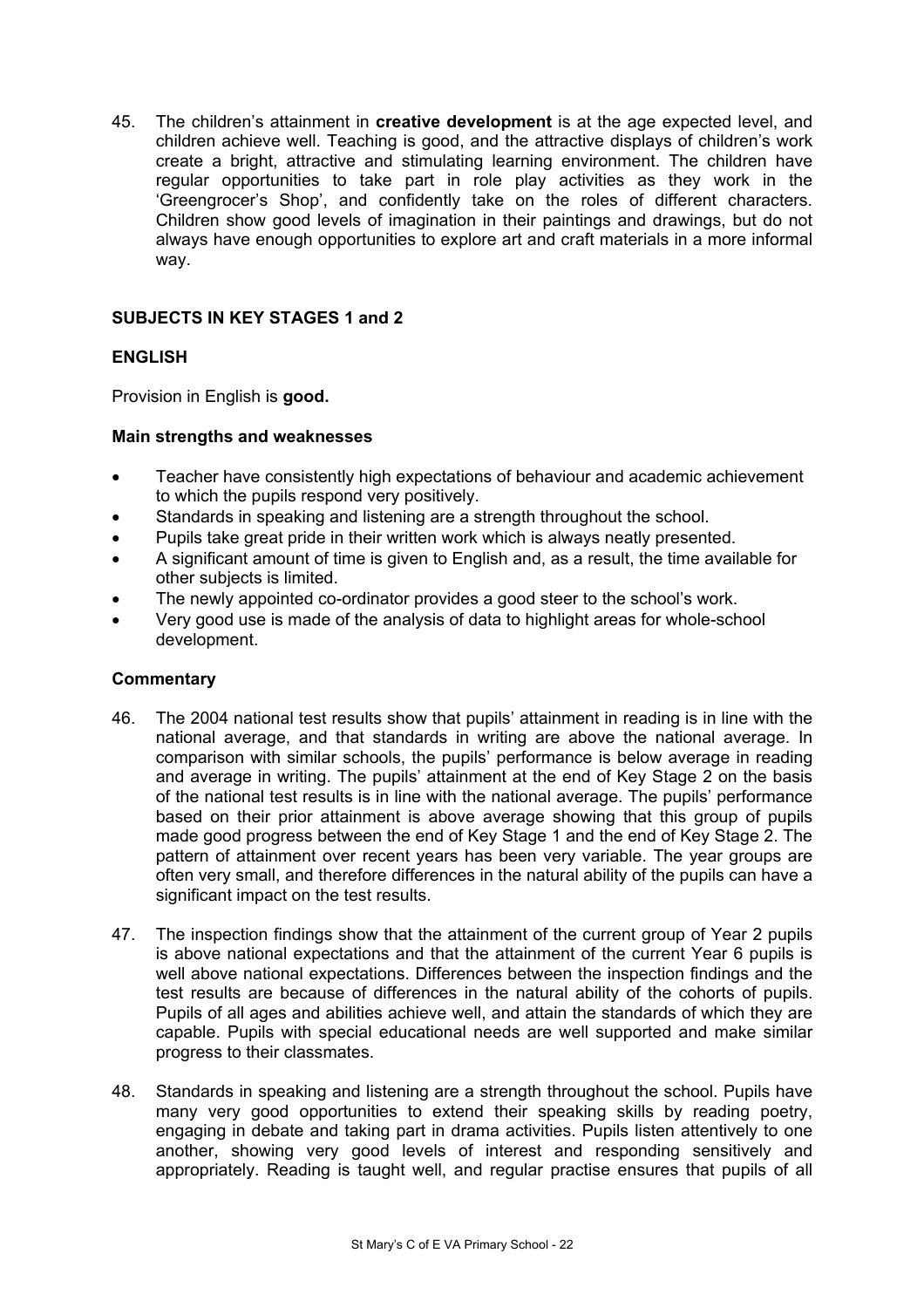abilities make good and sometimes very good progress as they move through the school. Pupils use the library to good effect for finding information, and their research skills are well developed. Throughout the school, pupils are provided with many very good writing opportunities, and by the end of Key Stage 2 they produce well structured pieces which are imaginative, well organised and of a good length. Pupils' written work is always neatly presented.

- 49. Teaching and learning are good, and some very good teaching was seen during the inspection. Basic skills are well taught in an imaginative way so that pupils enjoy their learning. Teachers have high expectations to which pupils respond very positively. Pupils have good opportunities to use a variety of information and communication technology to enhance their learning in English, and have a good appreciation of the power of computers for research. Very good relationships between teachers and pupils promote a very positive ethos for learning, and as a result, pupils of all ages and abilities are very confident about expressing their ideas and opinions, and about taking risks. Pupils show very good levels of creativity in their work, which is celebrated and valued by teachers. Very good support for pupils with special educational needs enables them to take a full part in all activities. Lessons are usually well paced so that pupils remain motivated throughout, but at times, lessons are a little too long, reducing the amount of time that is available for other subjects.
- 50. The subject is well led and managed by the newly appointed co-ordinator. She has made a good start in highlighting the next steps for whole-school development, and has continued the well established pattern of monitoring that was set by her predecessor. Very good analysis of test results enables the co-ordinator to target specific areas, and to carefully track the progress of individual pupils. Pupils are fully involved in setting and reviewing their own targets, and older pupils especially have a good idea of the relative strengths and weaknesses of their learning. Improvement since the last inspection has been good.

## **Language and literacy across the curriculum**

51. The use of language and literacy across the curriculum is very good. There are many very good cross-curricular opportunities for pupils to use their skills of speaking and listening, as they take part in debates and discussions. Writing skills are used well in subjects such as art, history and science, and pupils' writing in these areas is varied and lively. Pupils are frequently invited to read aloud by their teachers, and to use the library for research to support their learning in many subjects.

## **MATHEMATICS**

Provision in mathematics is **very good**.

## **Main strengths and weaknesses**

- Throughout the school, the pupils' knowledge of number is a significant strength.
- Teachers have very high expectations and provide very good levels of challenge for higher attaining pupils.
- Pupils are very enthusiastic about their learning and have very high levels of productivity.
- Over recent years the school has very successfully improved the provision in mathematics and addressed previous weaknesses.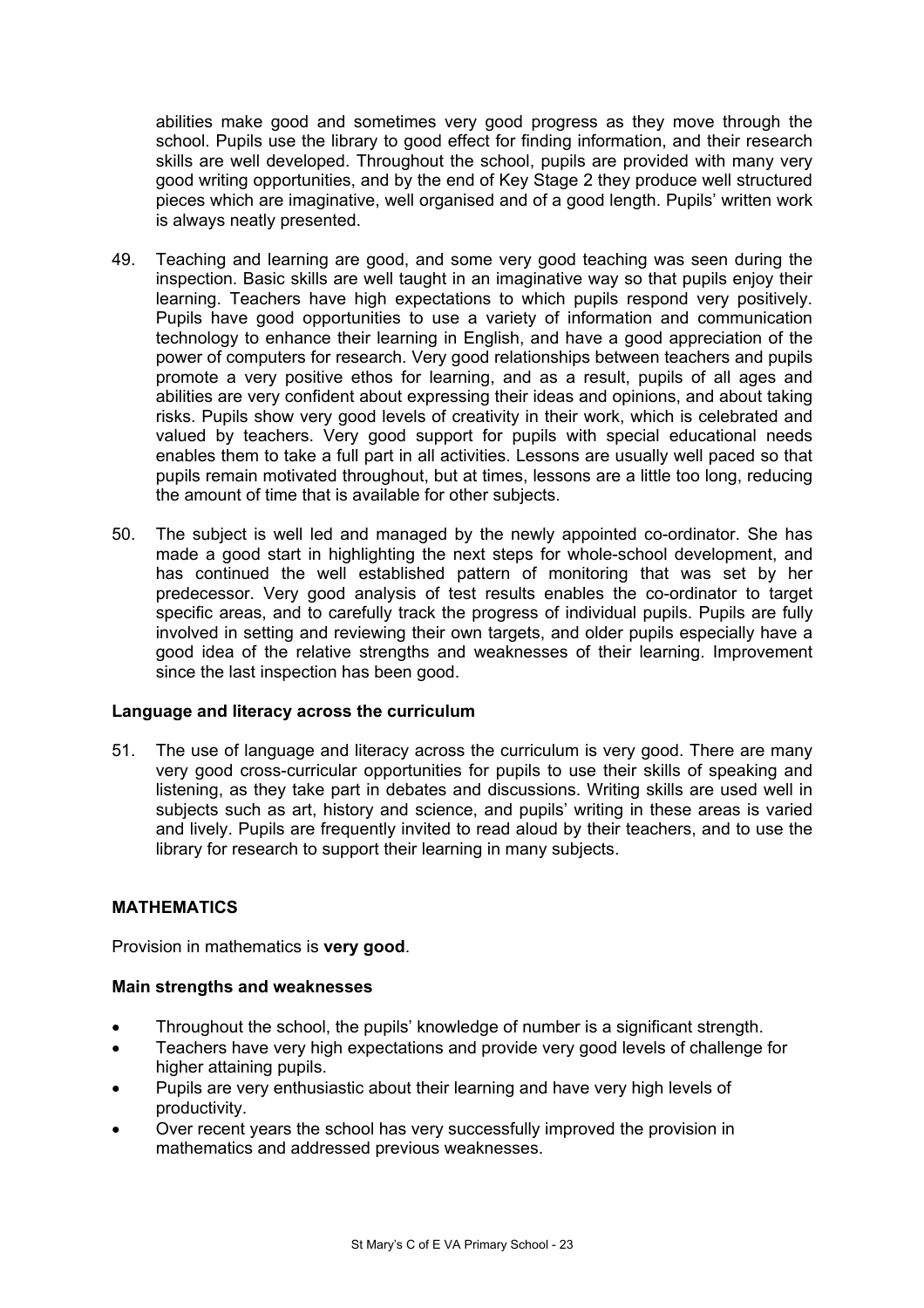- The analysis of test results is very good and enables staff to carefully track and monitor the pupils' progress and attainment.
- There are missed opportunities for pupils to use information and communication technology to support their learning.

- 52. The 2004 Key Stage 1 test results show that standards in mathematics are in line with the national average, and well below average in comparison with similar schools. On the basis of the 2004 end of Key Stage 2 national test results, the pupils' attainment is well below the national average. The pupils' performance based on their prior attainment is well below average, suggesting that pupils have made poor progress between the end of Key Stage 1 and the end of Key Stage 2. The test results in both key stages paint a very varied picture over recent years. This variation is partly because of the staff changes which interrupted the planned development in mathematics, and partly because the cohorts of pupils entered for the tests are small, and the performance of individual pupils can have a significant impact on the test results.
- 53. The inspection findings are much more positive than the 2004 test results and indicate that standards are above national expectations at the end of Key Stage 1 and well above national expectations at the end of Key Stage 2. Throughout the school, pupils of all abilities achieve very well and make significant gains in their learning year on year. The much improved picture of attainment and achievement reflects the impact of recent initiatives, the more stable staffing structure, and differences in the natural ability of the cohorts.
- 54. There are particular strengths in the pupils' knowledge of number. From an early age pupils demonstrate a very secure grasp of place value, and a real interest in manipulating numbers and making mental calculations. By the time they leave school at the end of Key Stage 2 they confidently solve word problems, and use a wide range of different strategies to check the reasonableness of their answers. Key Stage 1 pupils make sensible estimates of length, weight and capacity, and use standard units of measure accurately to evaluate the accuracy of their predictions. Key Stage 2 pupils have a very good knowledge of geometry and their learning in this aspect of the mathematics curriculum goes well beyond what is expected for their age.
- 55. Teaching and learning are very good. Teachers set very challenging work for all groups of pupils which really extends their mathematical thinking. Pupils with special educational needs are well supported by classroom assistants, and their work is well matched to their level of ability so that they can take a full and active part in all lessons. Questions are used well to probe the pupils' understanding and to encourage them to explain their ideas using mathematical vocabulary. Pupils have very positive attitudes to learning, and approach new learning and problem solving tasks with good levels of enthusiasm and confidence. They work very co-operatively on shared tasks and produce very good amounts of neatly presented written work. In Class 3, where there is an interactive whiteboard, very good use is made of information and communication technology to enhance both teaching and learning. However, in the main, although there are some opportunities for pupils to use computers to support their learning, even more could be done to link information and communication technology and mathematics.
- 56. The leadership and management of the subject are very good. The school has made significant improvements to the overall provision since the time of the last inspection, and as a result, standards have improved well and pupils of all ages and abilities are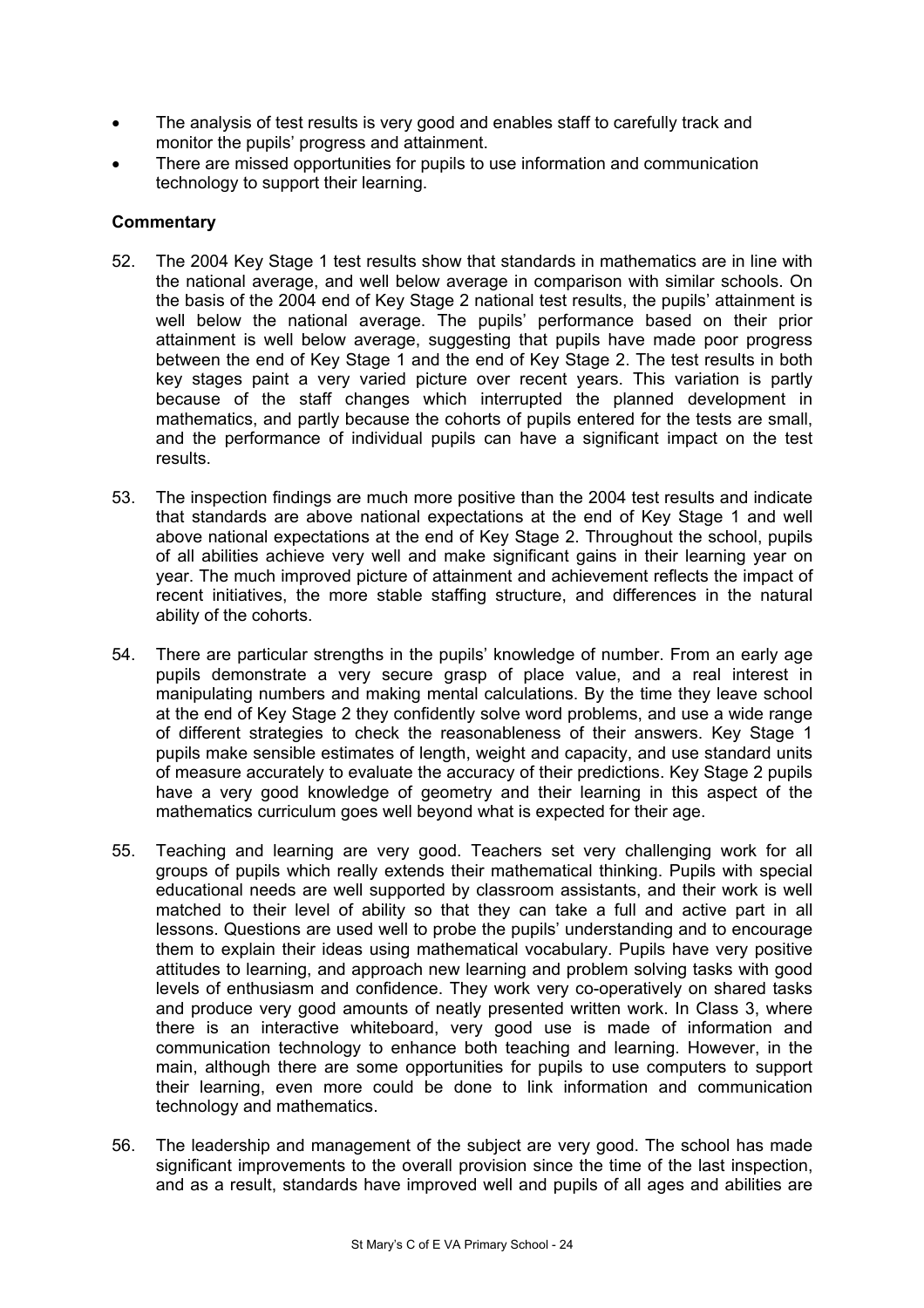now achieving their potential. Very good analysis of test data provides a good starting point for identifying areas of whole-school development, and for ensuring that groups of pupils and individual pupils are making the progress that is expected. Pupils have a good understanding of their own learning, and are fully involved in setting targets for improvement.

#### **Mathematics across the curriculum**

57. Good use is made of mathematics to support pupils' learning across the curriculum. Key Stage 2 pupils draw extensively on their mathematics skills in science where they make repeated measurements, record their work in charts and graphs, and read a wide variety of different scales.

## **SCIENCE**

Provision in science is **good**.

#### **Main strengths and weaknesses**

- Investigative skills are taught very well in Key Stage 2 and pupils show very good levels of imagination in their work.
- Throughout the school pupils use scientific vocabulary well to explain their ideas.
- The curriculum is good and ensures that all pupils make good progress as they move through the school.
- The pupils' learning is significantly enriched by a wide range of additional learning opportunities.
- There are very good opportunities for pupils to use skills of literacy and numeracy in their science work, but not enough use is made of information and communication technology.
- Very good use is made of the analysis of test information to monitor pupils' progress and attainment.
- The organisation of the pupils' work in Key Stage 1 is unsatisfactory.

- 58. The 2004 teacher assessments show that standards in science at the end of Key Stage 1 are in line with the national average. The results of the 2004 end of Key Stage 2 national tests show that pupils' attainment is below the national average, and well below average based on the pupils' prior attainment. These results are not typical, and were much lower than in previous years. There are significant variations in the Key Stage 1 teacher assessments and the Key Stage 2 test results from year to year reflecting the differences in the natural ability of the different groups of pupils. Typically year groups are small, and the performance of an individual pupil can have a significant impact on the overall results.
- 59. The inspection findings show that standards at the end of Key Stage 1 are above national expectations and that standards at the end of Key Stage 2 are well above national expectations. Pupils of all ages and abilities achieve well overall, and the achievement of Key Stage 2 pupils in terms of their investigative skills is very good. Throughout the school pupils have a good and secure scientific knowledge which is significantly and steadily extended as they move through the school. In Key Stage 1 pupils confidently carry out simple investigations and higher attainers have a good understanding of the notion of fair-testing. By the end of Key Stage 2, pupils'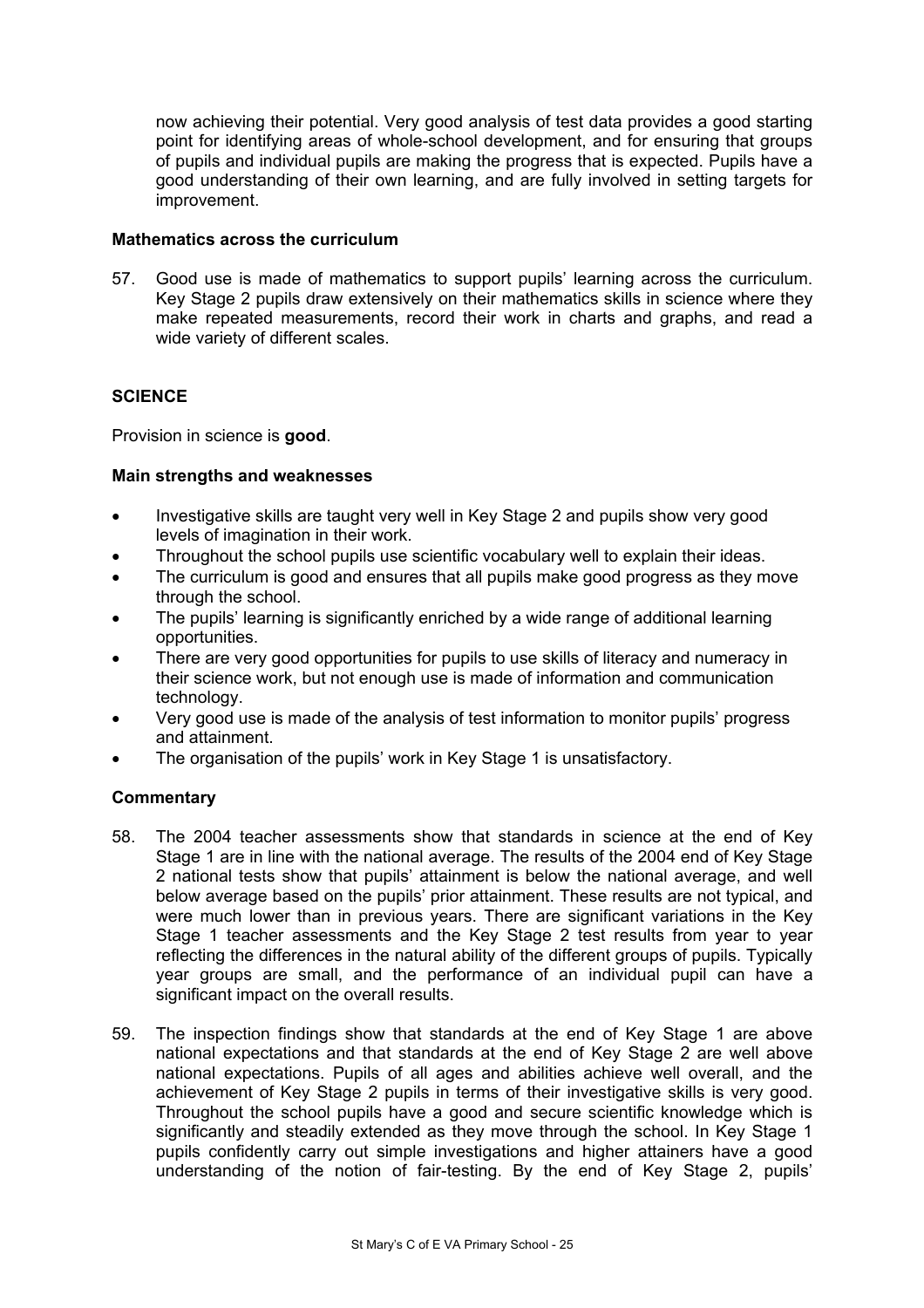investigative skills are very good. Pupils record their work in a wide variety of interesting, imaginative and creative ways, sometimes using prose, sometimes charts and diagrams, and occasionally cartoons. Key Stage 2 pupils are encouraged to choose their own lines of enquiry and to independently set up and monitor investigations.

- 60. Teaching and learning are good overall, and the teaching in Key Stage 2 has some significant strengths. Lessons are well planned and prepared and teachers use resources well to capture and maintain the pupils' interest and concentration. Pupils have good opportunities to work collaboratively and to share ideas, and are very enthusiastic about science. Very good emphasis is placed on developing the pupils' investigative skills, especially in Key Stage 2, and as a result, pupils show very good levels of independence by the end of Key Stage 2 in terms of pursuing their own lines of enquiry. In Key Stage 2, pupils record their ideas neatly, and produce copious amounts of written work. In Key Stage 1, pupils' work is organised on loose worksheets making it difficult for pupils to review their previous learning, and discouraging them from taking pride in the presentation of their written work. Throughout the school, teachers provide very good opportunities for pupils to use skills of literacy and numeracy to support their learning in science. However, although pupils have some opportunities to use information and communication technology, these are limited.
- 61. The subject is well led and managed. The newly appointed co-ordinator is continuing the good practice of the previous co-ordinator, and is starting to identify further areas for whole-school development. Very good analysis of data enables the school to monitor and track the progress and attainment of all pupils, and to identify relative strengths and weaknesses in teaching and learning. Very good use is made of the school grounds for environmental science, and a wide range of additional activities enhances and extends pupils' knowledge and understanding of science. There has been good improvement since the time of the last inspection.

## **INFORMATION AND COMMUNICATION TECHNOLOGY**

Provision in information and communication technology is **good.** 

#### **Main strengths and weaknesses**

- Teachers set challenging tasks which stimulate pupils and extend their learning.
- Good links with other subjects provide a meaningful context for the pupils' learning.
- Older Key Stage 2 pupils demonstrate very good word-processing skills.
- There are missed opportunities for pupils to use information and communication technology to support their learning in science and mathematics.
- The very good use of the interactive whiteboard in Class 3 significantly enhances teaching and learning.

#### **Commentary**

62. Pupils' attainment is in line with national expectations at the end of Key Stage 1 and above national expectations at the end of Key Stage 2. Pupils of all ages and abilities achieve well from their different starting points. Key Stage 2 pupils make particularly good progress in the development of word-processing skills. Standards and the overall quality of provision have improved well since the last inspection.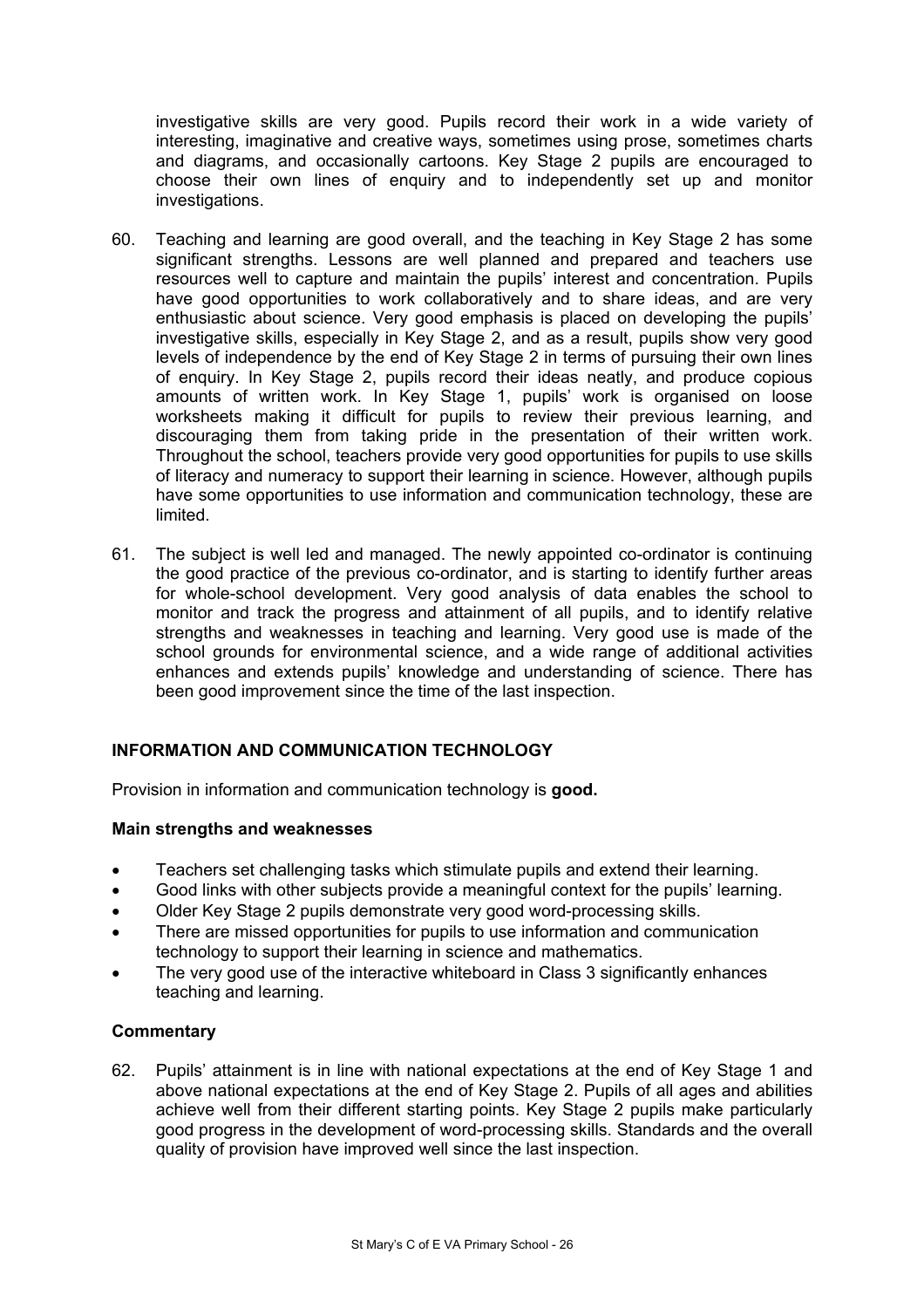- 63. During the course of their school career, the pupils experience a good and wide range of activities. They use computers skilfully to construct graphs and charts, and older pupils have a good appreciation of the speed with which computers can sort and classify information. Key Stage 2 pupils have a good understanding of the concept of electronic mail, and a good knowledge of the impact of information and communication technology in supporting the quick transfer of information in the world of business. Although Key Stage 1 pupils are still mastering the skill of word-processing, older Key Stage 2 pupils have very good skills in this aspect of their learning which they put to good effect to support their learning in English. All pupils make good use of information and communication technology for research, and Key Stage 2 pupils successfully and independently download pictures and text to produce presentations. In Key Stage 1, pupils make good use of drawing programs to support their learning in art and design.
- 64. Teaching and learning are good throughout the school. Teaching is particularly good in the co-ordinator's class where the very effective daily use of the interactive whiteboard significantly enlivens teaching and learning. Throughout the school, teachers make good use of the computer suite for the teaching of key skills, but do not always provide enough opportunities for pupils to access computers to support their learning on a day to day basis. Often teachers present new learning in a meaningful context for the pupils by linking activities to ongoing class topics. For example, during the inspection, the construction and interrogation of graphs linked well to the class topic about healthy eating. Teachers have very good class management skills, and as a result, although pupils are very excited about using the computer suite, lessons move smoothly and without interruption. Teaching assistants work closely with pupils with special educational needs and lower attaining pupils, helping them to focus on their learning, and enabling them to make similar progress to their classmates. Pupils have very positive attitudes to learning and work well both independently and collaboratively.
- 65. Leadership and management in the subject are good. There are regular opportunities for the subject leader to monitor teaching to raise standards further in the subject. Electronic records of assessment are being successfully introduced and are helping staff to monitor the progress and attainment of all pupils. Each pupil has their own electronic file, enabling their work to be stored securely and in a way that makes it easily retrievable.

## **Information and communication technology across the curriculum**

66. The use of information and communication technology across the curriculum is satisfactory overall. There are good links with other subjects when pupils are learning skills in the computer suite, and also with subjects such as art and design and literacy. However, although satisfactory overall, the use made by pupils of information and communication technology to support their learning in science and mathematics could be better.

#### **HUMANITIES**

67. **Religious education** is to be inspected by an independent inspector appointed by the Diocese. Neither **geography** nor **history** were main foci of the inspection. No lessons were seen in either of these subjects and so no judgements can be made about the overall provision, standards, achievement, teaching or learning. The curriculum is satisfactory, although only a limited amount of time is given to each subject because of the relatively large amount of time that is devoted to literacy and numeracy. A very good range of visits and visiting speakers enhances the statutory curriculum, and very good use is made of the school grounds and the local area as a learning resource. The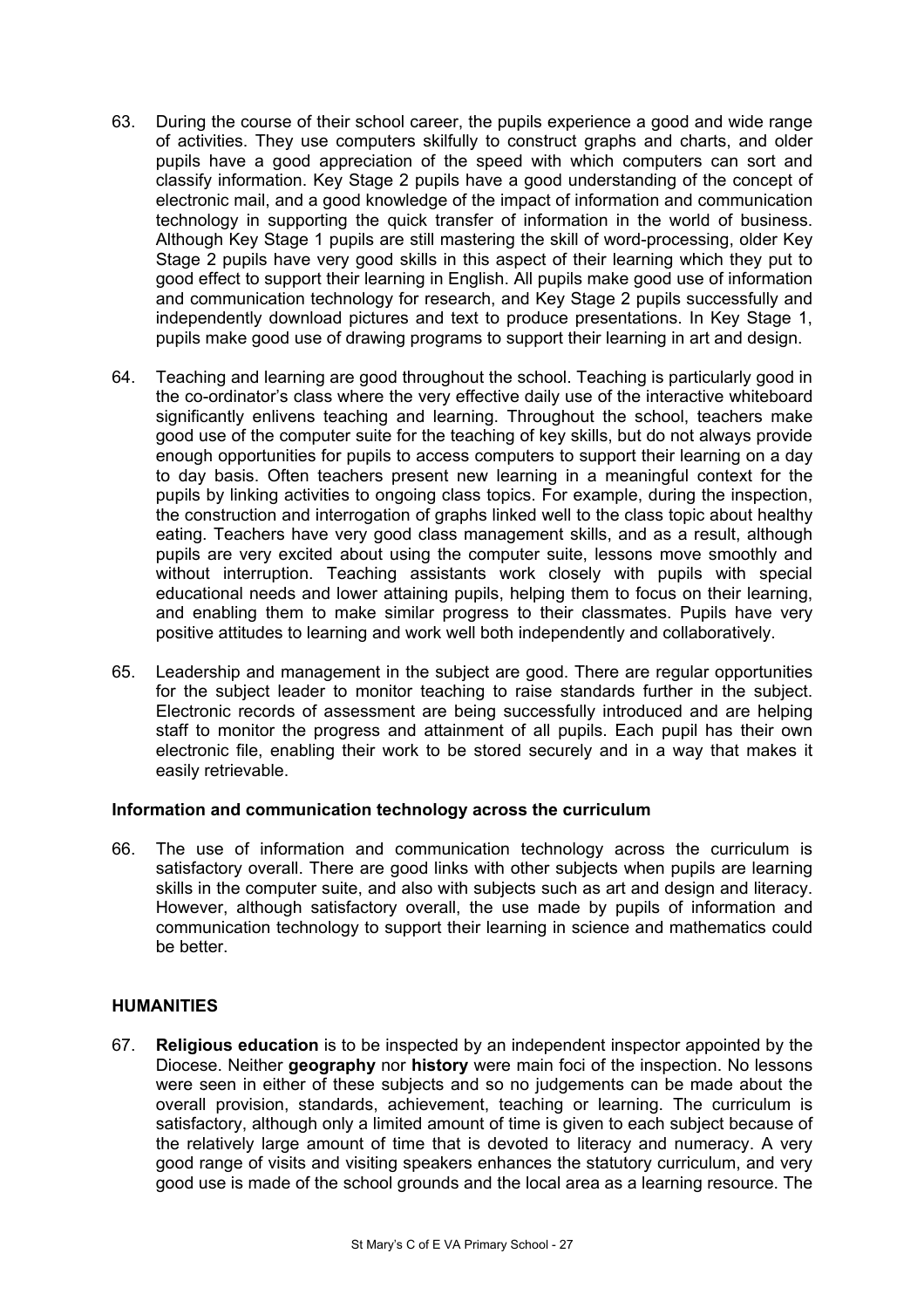leadership and management of geography and history are good, and the subjects are regular targets for monitoring within the whole-school monitoring cycle. Assessment is an ongoing area of whole-school development, but is satisfactory overall.

# **CREATIVE, AESTHETIC, PRACTICAL AND PHYSICAL SUBJECTS**

68. The inspection focused on **physical education**. **Art and design**, **design and technology** and **music** were not inspected in depth. No lessons were seen in these subjects and so it is not possible to make secure judgements about the overall provision, standards, achievement, teaching and learning. The school provides a satisfactory curriculum which covers the National Curriculum Programmes of Study, but because of the large amount of time that is given to literacy and numeracy, relatively little time is given to other subjects. The statutory curriculum is effectively enhanced by a very good variety of extra-curricular activities. The leadership and management of co-ordinators are good, although these subjects are not current areas of priority within the School Development Plan and so little recent monitoring of classroom practice has taken place. Co-ordinators provide a good source of information and support for colleagues. Currently, although assessment is satisfactory in art and design, design and technology and music, there is more work to be done so that the staff can more closely track and monitor pupils' attainment and progress as they move through the school.

## **Physical education**

The provision for physical education is **good**.

## **Main strengths and weaknesses**

- The school makes good use of the expertise of staff and visiting coaches to enhance pupils' learning.
- The starter swimming pool gives pupils the opportunity to learn how to swim from a young age.
- The school provides a very good range of additional learning opportunities that effectively extends the statutory curriculum.
- Pupils have positive attitudes and show good levels of sportsmanship.

- 69. During the inspection, lessons were seen in games, tennis and athletics. In all of the lessons seen, the pupils achieved well and benefited from good teaching. Pupils' attainment in these areas is at the nationally expected level. The school has maintained the good levels of achievement described at the time of the last inspection and has made good progress in developing the provision further.
- 70. Pupils show satisfactory levels of control of their bodies and most have satisfactory hand to eye co-ordination. They show a good awareness of space, and most are well co-ordinated when running, jumping and skipping. In games, pupils throw and catch over an appropriate distance, and in tennis, Key Stage 2 pupils are mastering the new skills of sending and receiving balls using a racquet. Pupils of all ages and abilities have a good knowledge of the positive impact of regular exercise, and understand the purpose of warm-up and cool-down exercises. Standards in swimming are above the nationally expected level at the end of Key Stage 2, with most pupils being able to swim more than the recommended twenty five metres.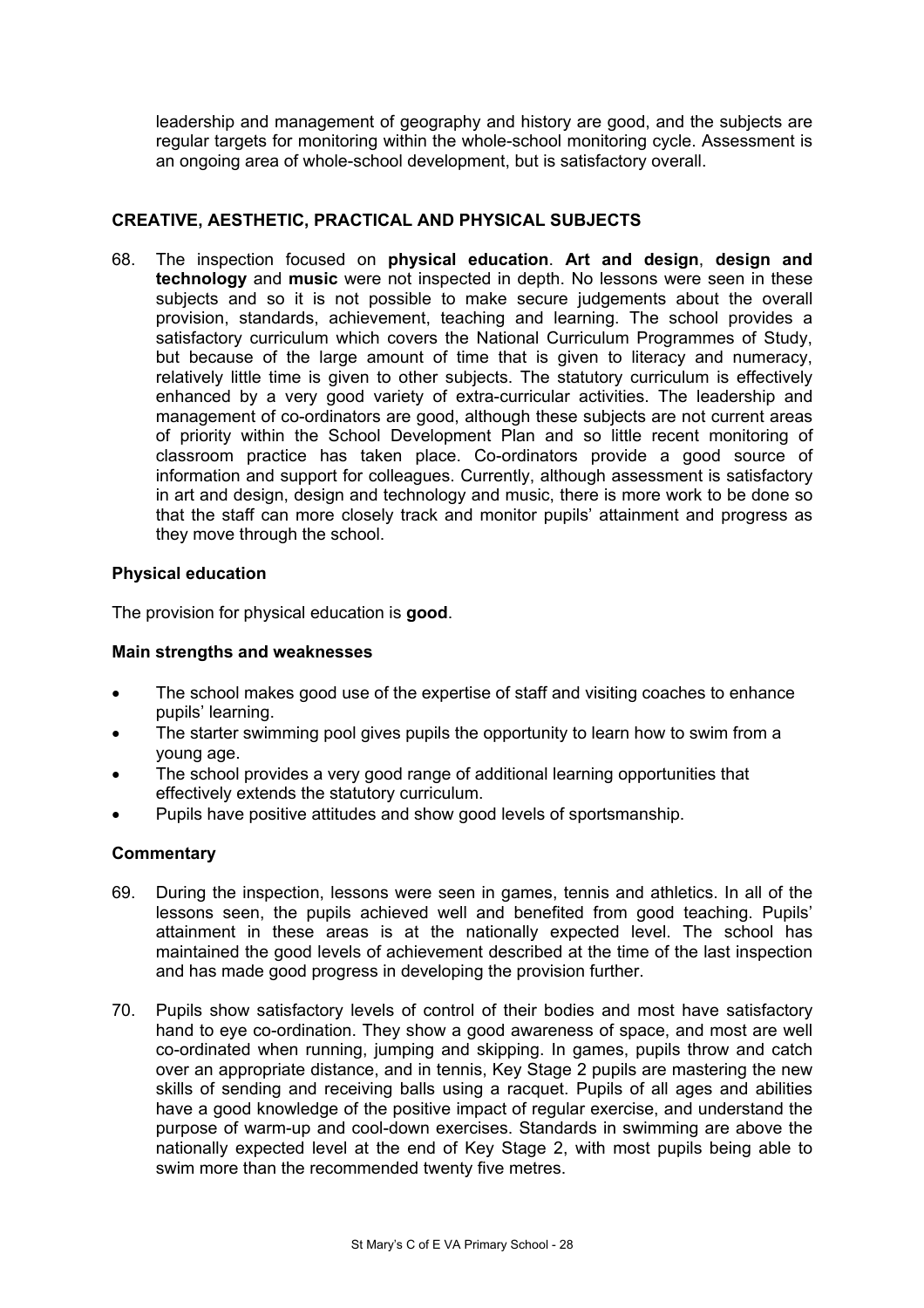- 71. Teaching and learning are good. Teachers provide clear instructions so that the pupils know what is expected of them, and give clear pointers for improvement. Good use is made of teacher and pupil demonstration to illustrate new teaching points, and pupils are able to evaluate the standard of their own performance and that of others. Pupils show good levels of interest in physical education, and are keen to take on board the teachers' suggestions for improvement. Most show good levels of gamesmanship and a good appreciation of the need to obey the rules of the game. Occasionally, pupils become over-excited, but they are always very well managed by staff so that their behaviour does not disrupt the learning of others.
- 72. The subject is well led and managed. The school provides a good curriculum for all pupils that is very effectively enhanced by a wide range of additional activities. Good use is made of the expertise of staff and outside agencies to further extend the pupils' learning. Pupils are encouraged to take part in inter-school tournaments, and the extra-curricular activities, such as the dance club, are popular and well attended. The accommodation and resources are good and enable full coverage of the curriculum. The bi-annual School Journey provides good opportunities for Key Stage 2 pupils to take part in adventurous activities.

## **PERSONAL, SOCIAL AND HEALTH EDUCATION AND CITIZENSHIP**

73. Not enough evidence was gathered during the inspection to make secure judgements about standards, teaching and learning. However, the information available indicates that the school has a good programme for teaching personal, social and health education and citizenship which has inbuilt progression to ensure that the pupils' learning is systematically extended as they move through the school. The subject is well led and managed by the headteacher, and all classes are well resourced so that topics can be presented in an interesting and stimulating way. The school makes good use of external agencies to support the teaching of some elements of the planned programme.